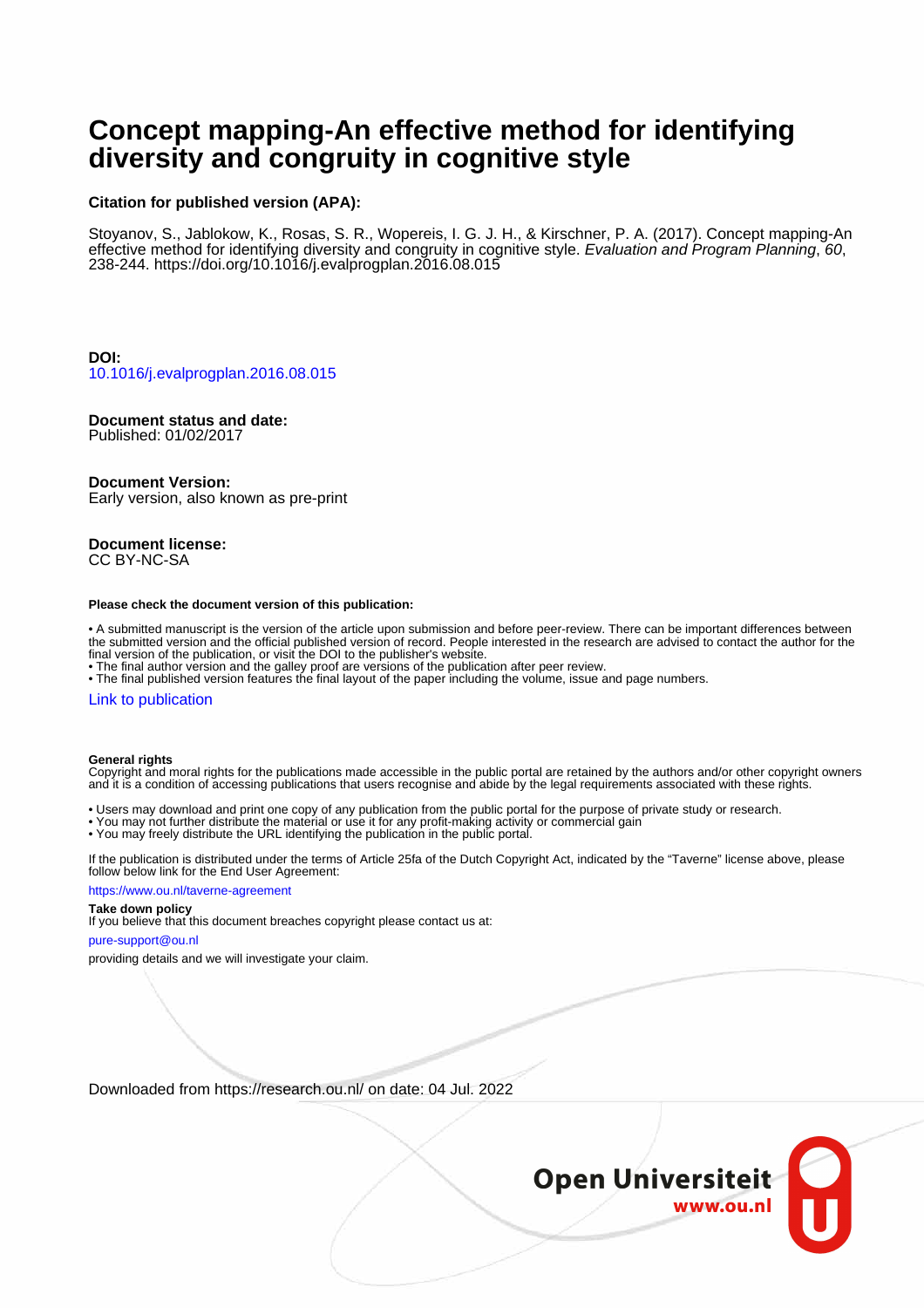This is a pre-print of:

Stoyanov, S., Jablokow, K., Rosas, S. R., Wopereis, I. G. J. H., & Kirschner, P. A. (2016). Concept mapping— An effective method for identifying diversity and congruity in cognitive style. *Evaluation and Program Planning*. Advance online publication. doi: <http://dx.doi.org/10.1016/j.evalprogplan.2016.08.015>

# **Concept mapping – an effective method for identifying diversity and congruity in cognitive**

**style**

Slavi Stoyanov<sup>1</sup>, Kathryn Jablokow<sup>2</sup>, Scott, Rosas<sup>3</sup>, Iwan Wopereis<sup>1</sup>, Paul Kirschner<sup>1</sup>

<sup>1</sup>Open University of the Netherlands,

<sup>2</sup>Pennsylvania State University

<sup>3</sup>Concept System, Inc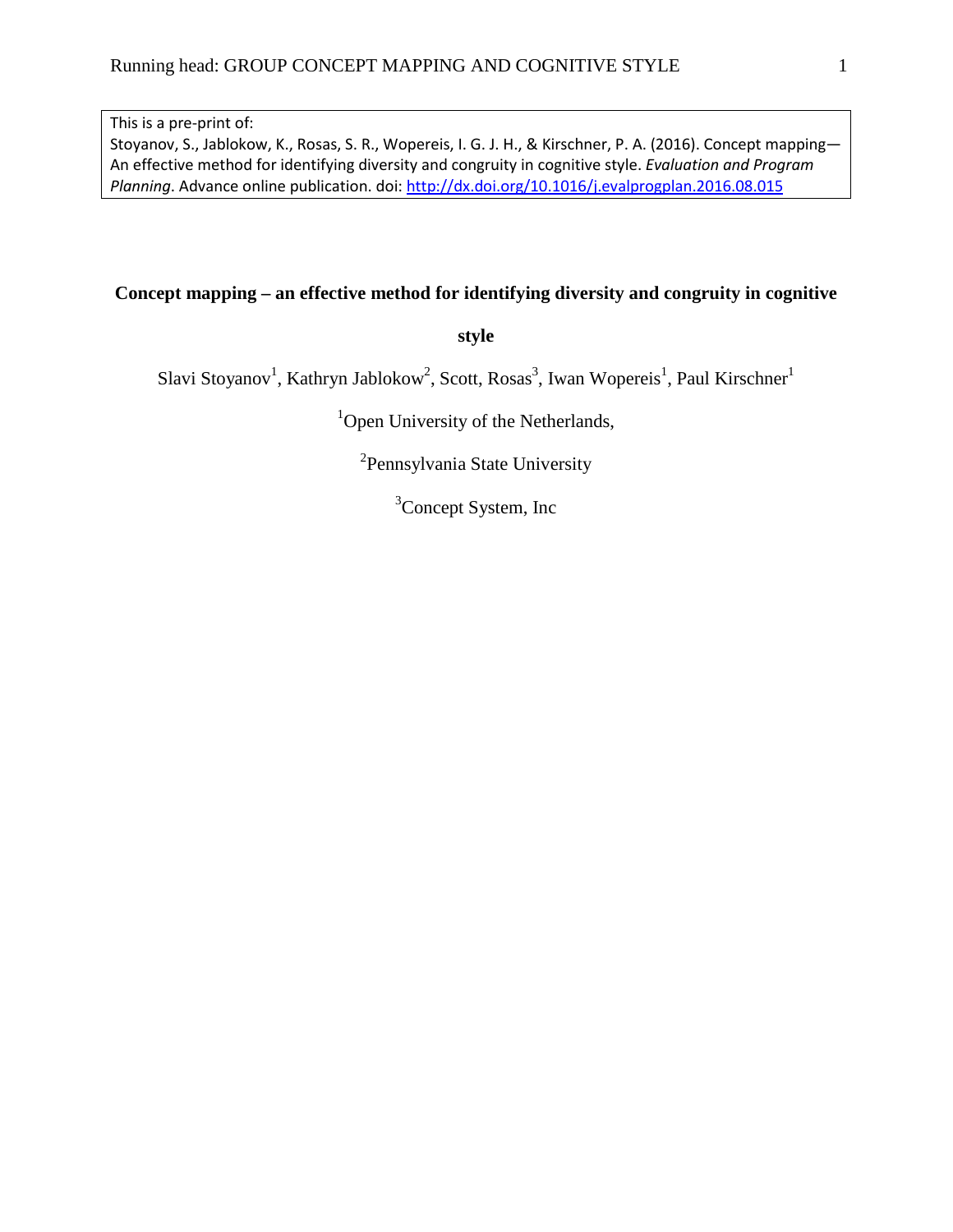## **Abstract**

This paper investigates the effects of cognitive style for decision making on the behavior of participants in different phases of the group concept mapping process (GCM). It is argued that cognitive style should be included directly in the coordination of the GCM process and not simply considered as yet another demographic variable. The cognitive styles were identified using the Kirton Adaption-Innovation Inventory, which locates each person's style on a continuum ranging from very adaptive to very innovative. Cognitive style could explain diversity in the participants' behavior in different phases of the GCM process. At the same time, the concept map as a group's common cognitive construct can consolidate individual differences and serves as a tool for managing diversity in groups of participants. Some of the results were that: (a) the more adaptive participants generated ideas that fit to a particular, well-established and consensually agreed paradigm, frame of reference, theory or practice; (b) the more innovative participants produced ideas that were more general in scope and required changing a settled structure (paradigm, frame of reference, theory or practice); and (c) the empirical comparison of the map configurations through Procrustes analysis indicated a strong dissimilarity between cognitive styles.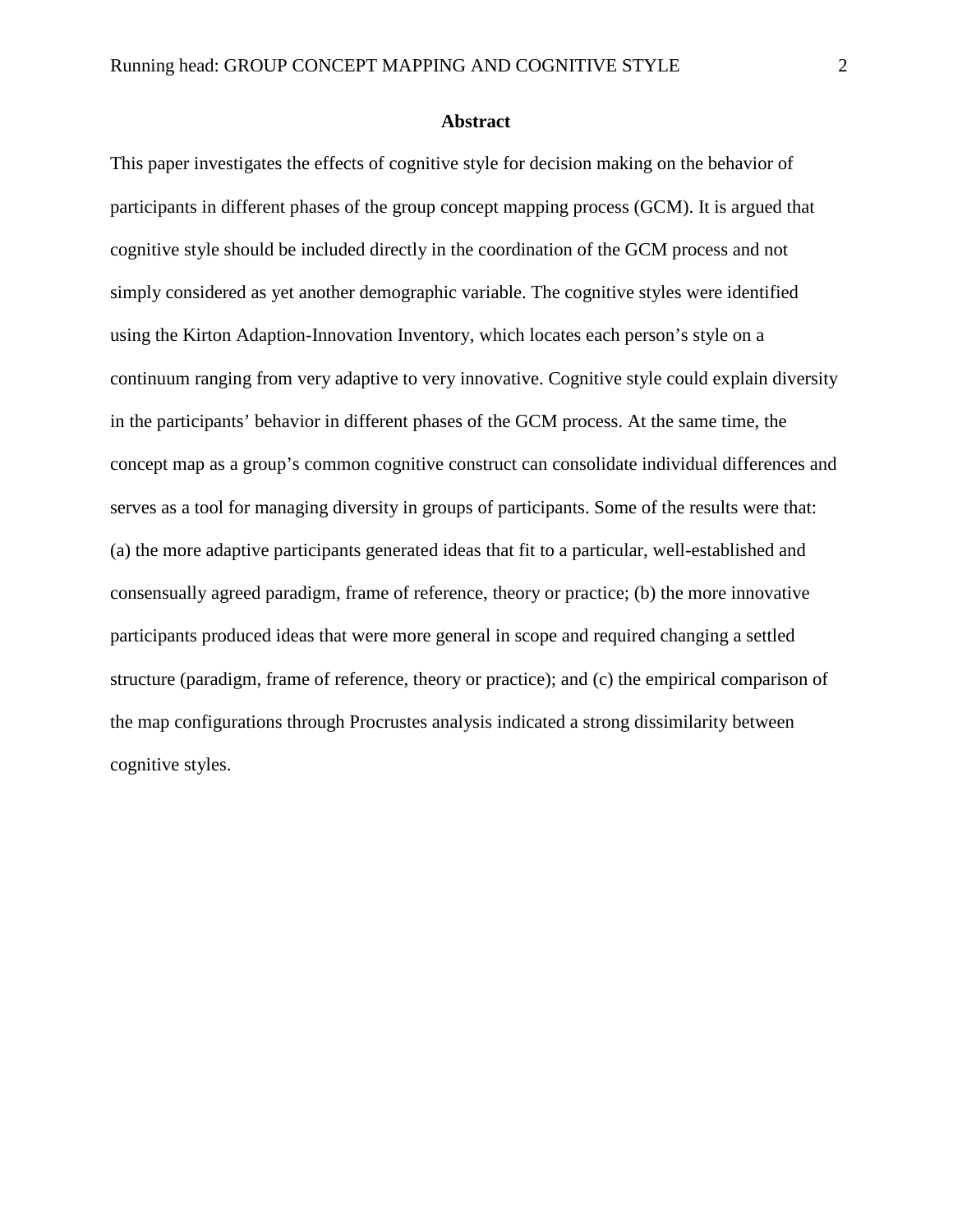## **Introduction**

A distinguished feature of the Group Concept Mapping (GCM) method when compared to other similar methods (e.g., Affinity diagrams or Delphi) is that it shows in an objective way the shared vision of a group of experts on a particular issue. The methodology can also identify and compare participants on some individual characteristics, such as level of expertise, professional experience, educational background, job role, and gender, to mention but a few. The comparison of these individual differences is typically shown by GCM pattern matches and less often by subgroups' concept maps. It is claimed that this type of analysis provides additional insight into the data, which is often considered secondary, although this is not always acknowledged explicitly. Cognitive style is an individual difference characteristic whose role in the GCM process, to the best of our knowledge, has not yet been explored. Cognitive style refers to individual differences in people's preferred way of perceiving, organising and analysing information, and in particular, differences in how people manage structure as part of these cognitive activities.

There are at least three reasons why cognitive style should be included directly in the coordination of the GCM process and not simply considered as yet another demographic variable along with level of expertise, professional experience, educational background, job role, or gender. Firstly, cognitive style operates across all these individual differences. For example, both highly innovative and highly adaptive cognitive styles can be found at similar levels of expertise, professional experience, job roles, educational background, and for both genders. Secondly, cognitive style appears to have an impact on most of the phases of the GCM process. Differences in cognitive style can be observed in the types of statements generated, point map configurations, pattern matches and in suggestions made during the interpretation of the GCM outcomes. Thirdly, evidence-based cognitive style theories can predict individual behaviour, explain the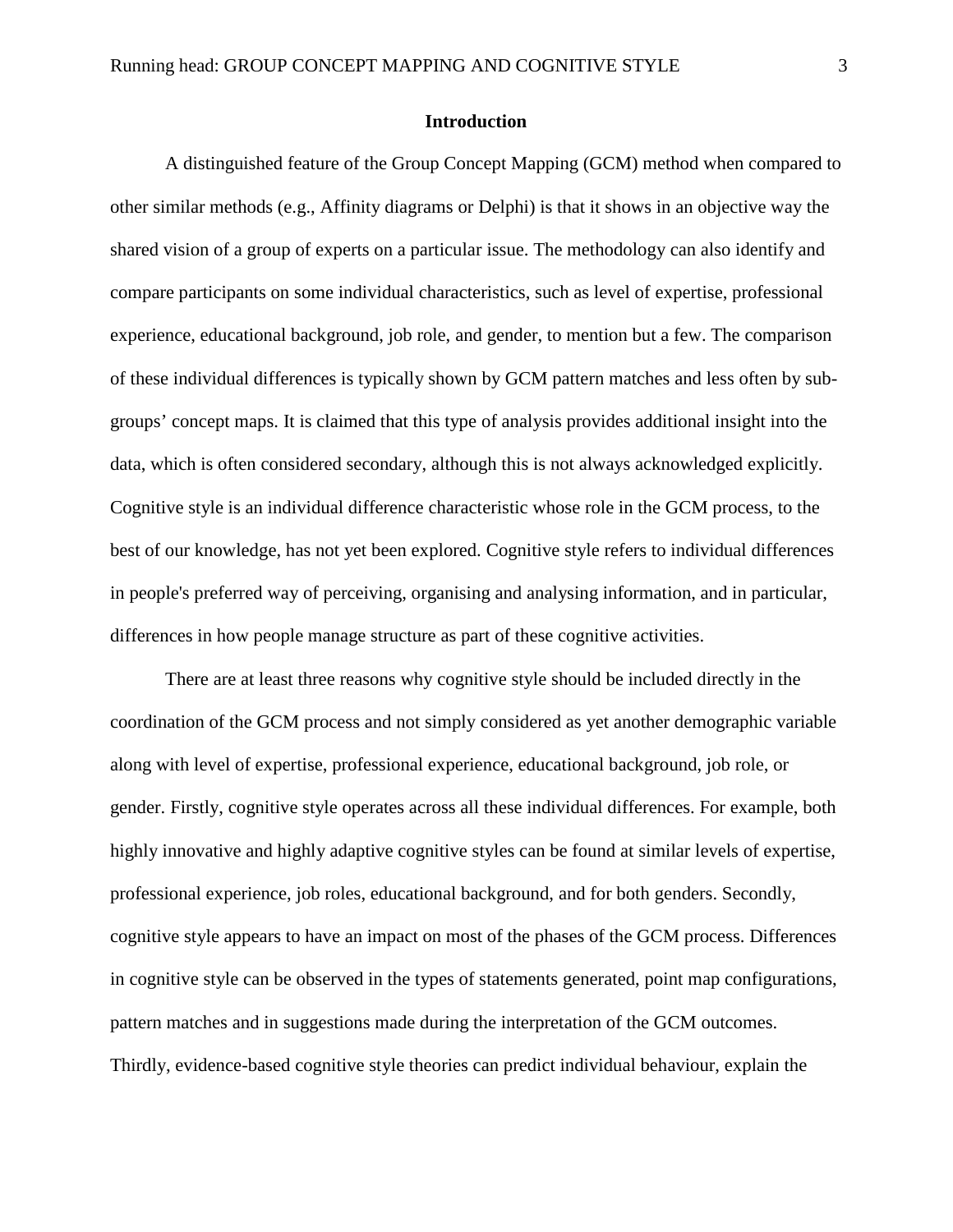reasons for differences in the behaviour of people, and suggest measures for managing diversity in groups.

It has been shown that cognitive diversity has a greater impact on decision-making than demographic diversity (Jehn, Northcraft, & Neale, 1999; Williams & O'Railly, 1998). Likewise, cognitive style diversity is assumed to be a better predictor of team performance than traditional demographic variables (Miller, Burke, & Glick, 1998; Schilpzand & Martins, 2010).

At the same time, the concept map as a common, whole group, cognitive construct can consolidate individual differences and serves as a tool for managing diversity in groups of participants. It represents the shared cognition of the group (Salomon, 1997; Stahl, 2006; Van den Bossche, Gijselaers, Segers, Woltjer, & Kirschner, 2011). In this paper, we combine two research paradigms – (a) cognitive style, and (b) group concept mapping – to demonstrate how they could lead to mutually beneficial insights. The cognitive style paradigm can contribute to predicting the behaviour of participants in different phases of the GCM process and to explaining differences in the participants' concept maps and pattern matches based on their cognitive styles. The GCM paradigm can first help us visualize individual differences in concept maps and then show how they can be consolidated in the whole group concept map. As a common, objectively identified, cognitive artefact, a group concept map can serve as a tool for managing diversity in cognitive style in addition to the ways proposed in the cognitive style paradigm. Based on findings reported in the literature on cognitive style and outcomes within the framework of a case study, this paper proposes a set of hypotheses that could guide future research on the role of cognitive style in the GCM process.

In the remaining sections of this paper, we first briefly review research on cognitive style to provide context for associating particular cognitive styles with different types of problem solving and decision making. Then we explore differences in the cognitive styles of the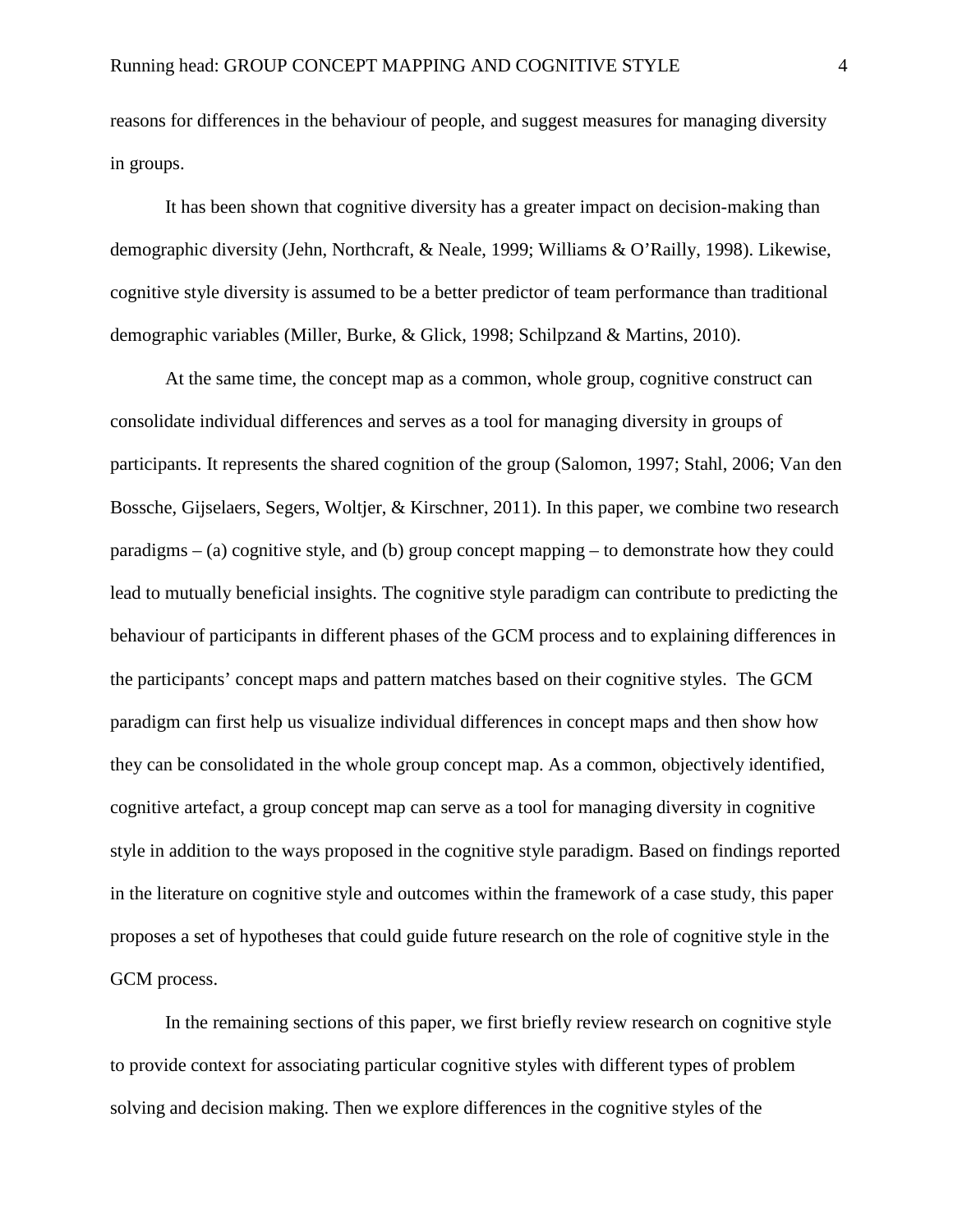participants and show how these differences could be mutually beneficial for each other as observed in the outcomes of a GCM project. Finally, we discuss the results of the case study, formulate some conclusions, and make suggestions for future work.

# **Cognitive style - definitions and implications for the GCM process**

Cognitive style refers to a psychological dimension that represents consistencies in an individual's manner of cognitive functioning, particularly with respect to perceiving, remembering, thinking, decision making and problem solving. Cognitive styles are assumed to be relatively stable over time; they are value free, possibly innate, and related to personality (Armstrong, Peterson, & Rayner, 2011; Kirton, 2006).

Some examples of cognitive style dimensions are as follows: 'field dependence–field independence' (Witkin at al., 1962); 'reflective–impulsive' (Kagan, 1966); 'serialist–holist' (Pask & Scott, 1972); 'converger–diverger' (Hudson, 1968); 'simultaneous–successive' (Das, 1988); 'wholist–analytic' (Riding & Buckle, 1990), and 'adaption-innovation' (Kirton, 2006), to name a few. For a detailed overview and classification of cognitive style, see also Riding and Cheema (1991), Jonassen and Grabowski (1993), Rayner and Riding (1997), and Zhang, Sternberg, and Rayner (2012).

In addition to its impact at an individual level, cognitive style can affect the way teams function as well. Teams engaged in complex decision-making need to consider their task from different perspectives, thus increasing the likelihood that all relevant information is included, which results in better coverage of the task problem space (Hambrick, Cho, & Chen, 1996; Schilpzand & Martins, 2010; Williams & O'Reilly, 1998).

Of particular interest to the objectives of this study are the cognitive style constructs defined in the context of problem-solving and decision making, such as those measured by the Myers-Briggs Type Indicator (MBTI; Myers & McCaulley, 1985; Myers & Myers, 1995) and the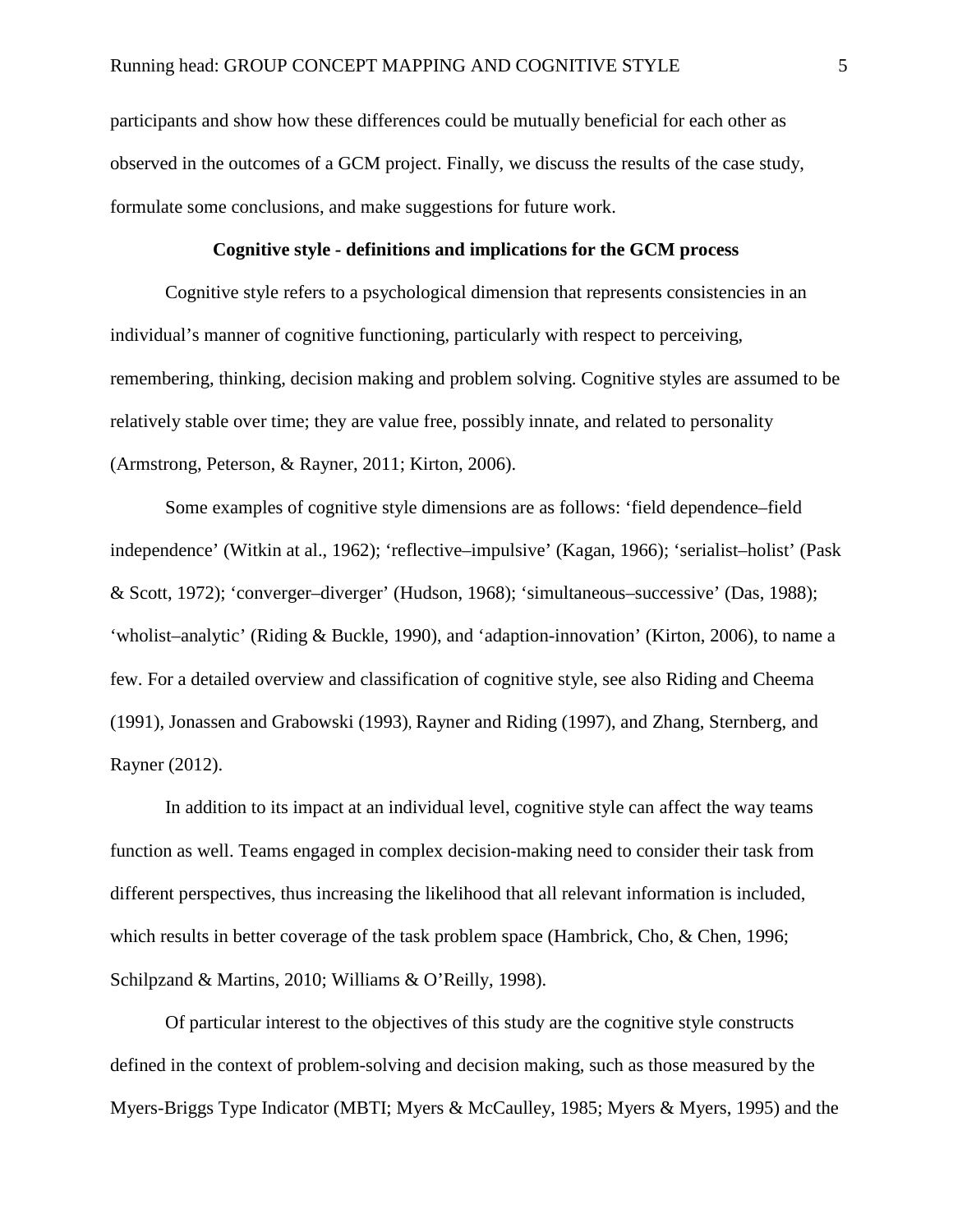Kirton Adaption-Innovation Inventory (KAI; Kirton, 2006), which are frequently referred to and used in research and practice (Armstrong, Cools, & Sadler-Smith, 2012; Franco, Meadows, & Armstrong, 2013). The Myers-Briggs Type Indicator (MBTI) has been used extensively as a cognitive style instrument, but it was not developed to measure exclusively cognitive styles; it identifies personality types. Specifically, the four basic dimensions of MBTI (i.e., sensing– intuition, thinking–feeling, judging–perceiving, and extraversion–introversion) produce 16 personality types when used in combination, which makes MBTI difficult to apply practically in the context of the GCM process. MBTI also associates personality types with particular professional occupations. Cognitive style research indicates, however, that within a profession, different cognitive styles will be present (Kirton, 1999, 2006). It has also been discovered that some of the MBTI items are related to capabilities (i.e., level-based constructs), not preferences (i.e., style-based constructs) (Kirton, 1999).

KAI is a pure stylistic measure, it is much simpler to use, and it is highly regarded. KAI is based on well-established theory that has been used in different academic and business domains for more than 40 years. Equally important, it has strong predictive power, high reliability, and extensive validity evidence. We turn now to a more detailed discussion of its underlying theory and applications.

# **Some evidence-based facts about Adaption-Innovation theory**

Kirton's Adaption-Innovation (A-I) theory makes a strong distinction between style constructs and level constructs, including both potential level (e.g., intelligence and cognitive complexity) and manifest level (e.g., knowledge, competencies, or experience). Style and level do not correlate, as has been established in the literature (Kirton, 2006). A-I theory also distinguishes between style and observed behaviour. Style is stable over time, while behaviour is flexible when circumstances require it, resulting in coping behaviour. There is also a distinction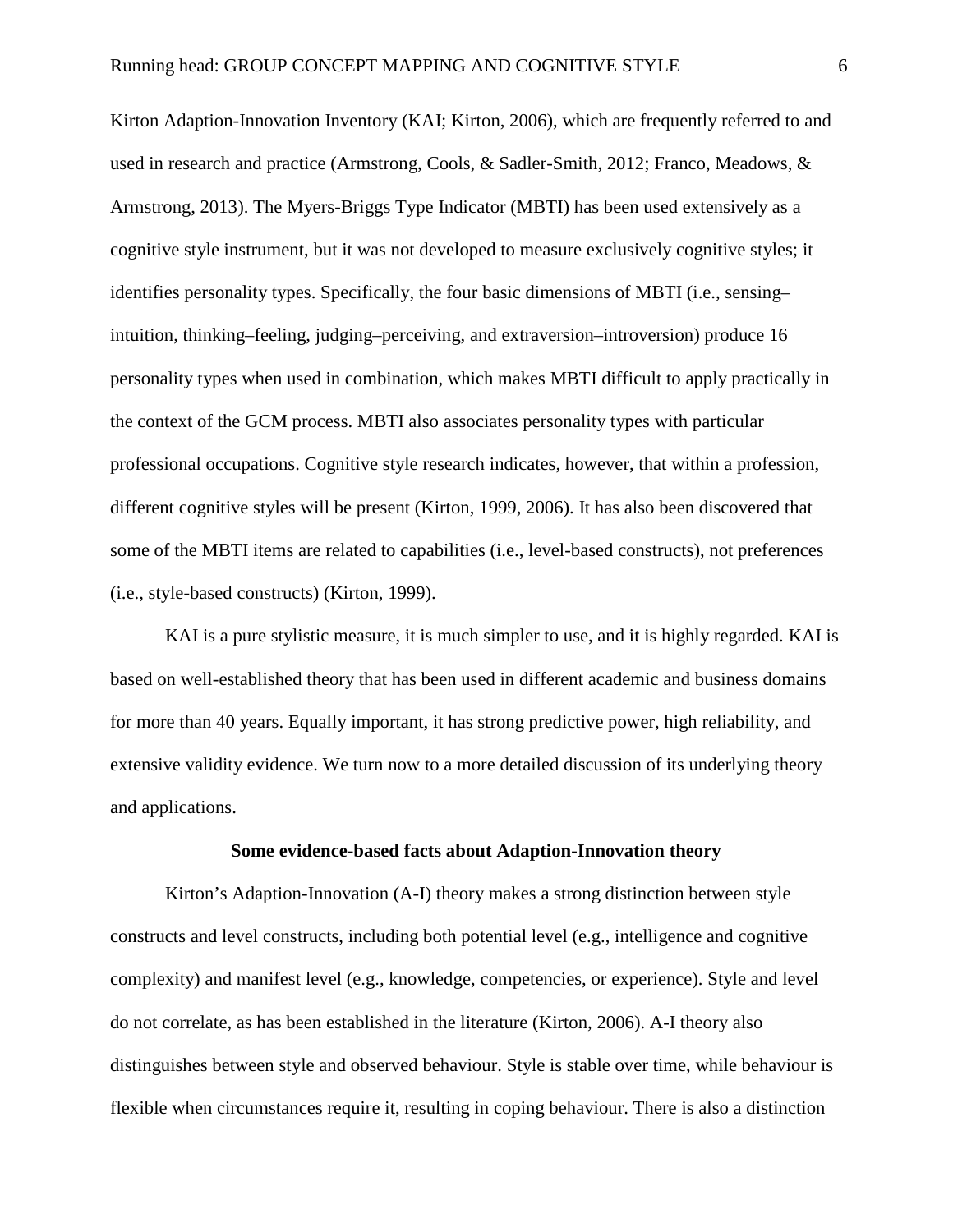made in A-I theory between style and process. A process (like GCM process) is an ideal template or roadmap for how we move through our problem solving. No stage in a process is associated with a particular style; instead, different cognitive styles can operate in each phase.

As a measure of cognitive style, the KAI Inventory locates people on a continuum that ranges from highly adaptive to highly innovative, with large general populations exhibiting normal distributions. Because cognitive style is stable, the KAI score people receive does not change over time; however, as individuals, they may fall on the more innovative or the more adaptive side of a particular group, depending on that group's overall style distribution.

In general, the more adaptive one is, the more one has a positive regard for structure (e.g., theory, guidelines, policy) and consensus, and the more one will prefer to problem solve by defining, refining, extending, and improving the current, generally accepted pattern, strategy, or paradigm. That is, the more adaptive tend to make things 'better'. In contrast, the more innovative one is, the less tolerant one is of existing structure and the less respect one has for consensus; that is, the more innovative tend to do things 'differently'. The more adaptive also tend to produce or offer a relative few sound and practical ideas within the borders of a particular paradigm, while the more innovative tend to generate many ideas as they try to work to the edges of (or even outside of) a well-established paradigm – possibly combining different paradigms. As befits a continuum, it is better to say "more adaptive" and "more innovative" when describing individuals, although the terms "adaptor" and "innovator" are sometimes used for convenience.

The more cognitive style diversity present in a problem solving team, the wider the range of problems that the group can tackle, but the more difficult it is to manage. The less cognitive style diversity, the more limited the range of problems the group can tackle effectively, but the easier it is to manage. Awareness of style diversity is the first step in learning to become more tolerant and appreciative of its value in problem solving.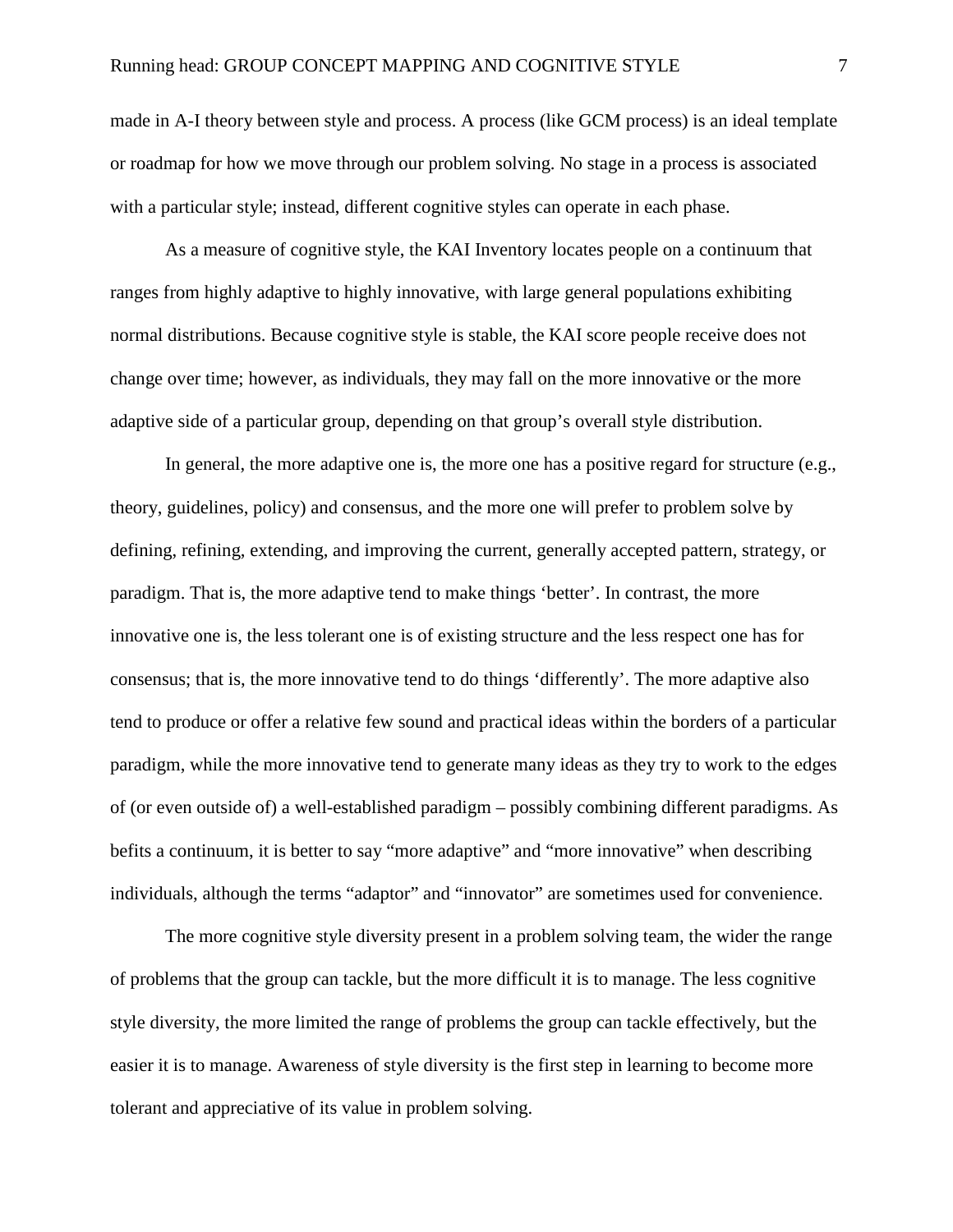#### **Group Concept Mapping outcomes findings**

In this section, we discuss three hypothetical propositions with regard to Adaption-Innovation (A-I) style differences in GCM outcomes using the data of one GCM project. Here are our assumptions based on A-I theory:

- 1. Individuals with different cognitive styles will generate different types of statements. The participants with more innovative styles will more often produce statements that require changing a well-established structure (paradigm, frame of reference, theory or practice). The more adaptive participants will formulate statements that fit to a well-defined and consensually agreed structure (paradigm, reference, theory or practice).
- 2. As more innovative individuals tend to sort together concepts that represent different domains, we expect their concept maps to have a more widely dispersed configuration than those of the more adaptive participants. We expect a low resemblance between the maps of those with different cognitive styles.
- 3. There will be a low correlation between the clusters' ratings of the more innovative and more adaptive participants as presented in pattern match ratings.

#### **Method**

The basic research method we will employ is an exploratory case study (Yin, 1994), including a secondary analysis of the GCM data. The case study concerns expertise decomposition of musical improvisation (Wopereis, Stoyanov, Kirschner, & Van Merriënboer, 2013). The Kirton Adaption-Innovation Inventory (KAI) was administered to measure cognitive style, but the results have not been discussed nor published elsewhere. We applied a qualitative analysis to the type of statements generated. For comparing the cognitive style maps, we attempted a method (Hammarlund, Nilson, Idvall, Rosas, & Hagell, 2014) that integrates measures of internal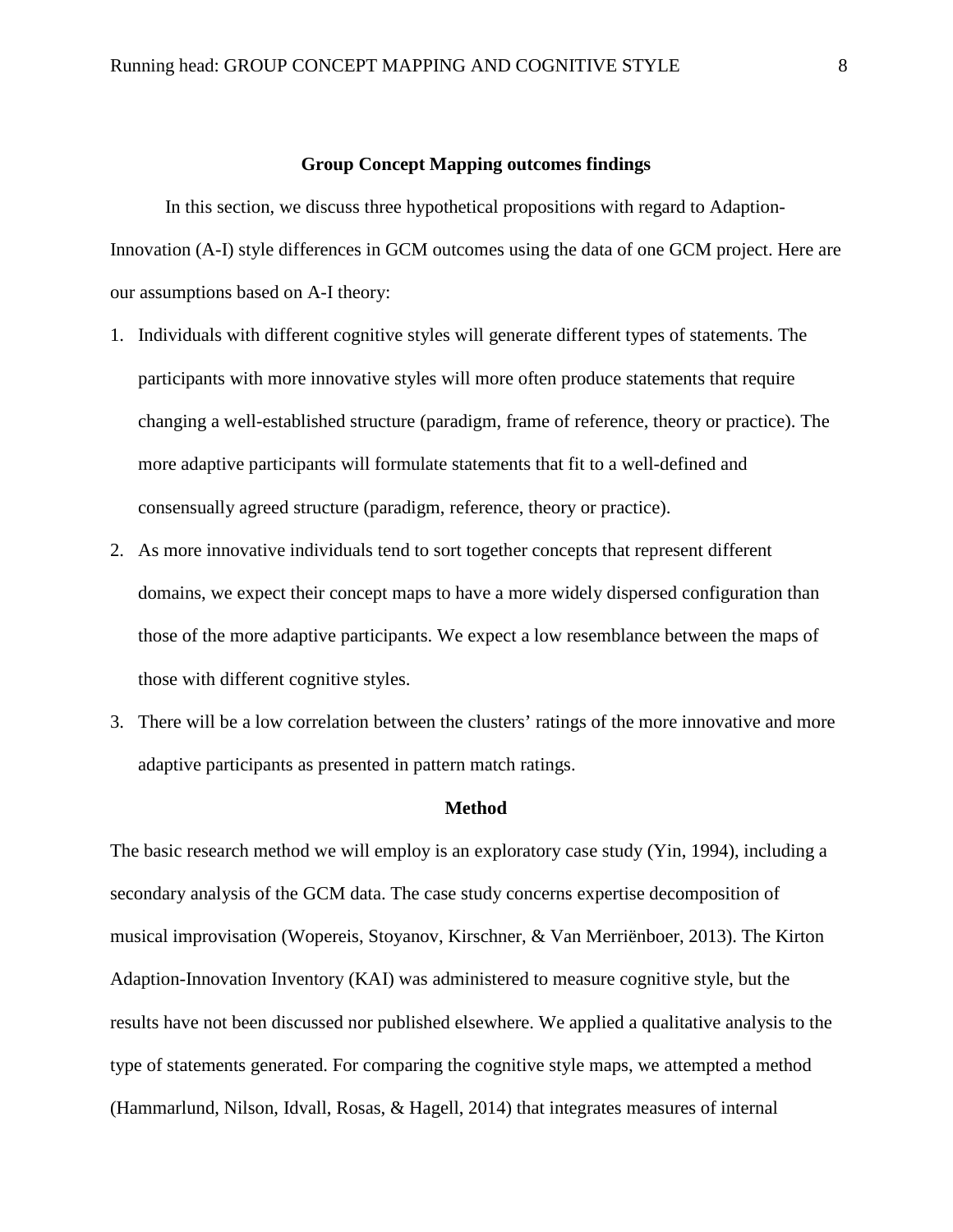representation validity of concept maps and the degree of resemblance of the map configurations through Procrustes analysis (Peres-Neto & Jackson, 2001). We set out to test the correspondence between the structural representations of the two groups (Adaptors vs. Innovators) by conducting a multivariate rotational-fit algorithm between two configurations as represented by the two sets of x–y coordinates for each respective map (2 dimensional, multivariate summaries). In conducting these analyses, we sought to determine how much these configurations resembled each other. Data were analysed separately for Innovators and Adaptors using the Concept Systems Core® software (2014), PROTEST software (Jackson, 2015) and IBM SPPS software (version 20, 2011). The Procrustes analysis is an improvement of the Mantel test (Mantel, 1967), which is becoming a popular measure of the association between distance matrices. It has been found that the Procrustes analysis is more sensitive to type I error rates and to power of significance tests compared to the Mantel test (Peres-Neto & Jackson, 2001; Schneider & Borlund, 2007). There are two additional features of the Procrustes analysis that make it more appropriate for the case study considered in this paper. First, the Procrustes technique produces a numerical measure of the resemblance of two configurations for the same set of objects (each object in one data set corresponds directly to an object of the other data set). Second, the Procrustes analysis can deal with non-linear models and not-normal distributions of the samples, which is an advantage in our case.

Given the two configurations are of the same multivariate observations, the difference between the two configurations was therefore measured by aggregating the distance between their corresponding points. To account for the lack of independence among distances and the spuriousness of their correlation, Procrustes analyses were used to minimize the sum of squared deviations between the data values in two observation-by-variable matrices through matrix translation, reflection, rigid rotation and dilation (Jackson, 1995; Peres-Neto & Jackson, 2001).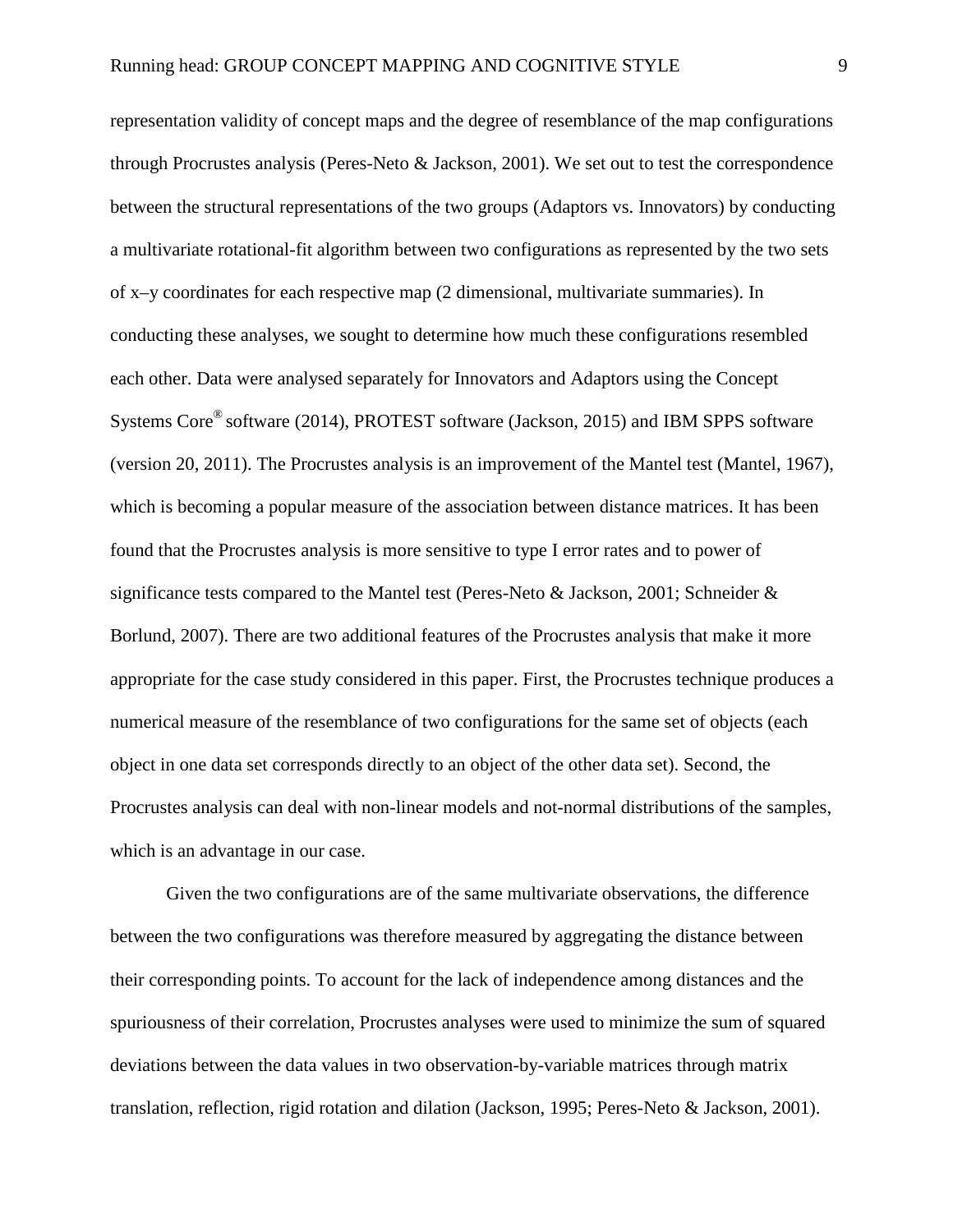The residuals from the configurations are used to determine the best fit solution, which generates a metric of association. A goodness-of-fit statistic called  $m<sup>2</sup>$  is produced (Gower, 1971, cited in Schneider & Boland, 2007). The lower the Procrustes statistic, the closer the resemblance between the two configurations. To evaluate the significance of the observed  $m<sup>2</sup>$  statistic, 10,000 random permutations were run to estimate the probability of the derived statistic and ensure the relative stability of the estimated p-value (Jackson, 1995). Type I error rates are estimated as the proportion of sample tests out of the number of permutations that reject the null hypothesis. The power of the test is the proportion of sample tests that correctly detect true association, i.e., the fit is better than expected by chance.

# *Cognitive style measurement instrument*

Apart from the statements generated, observation notes, and interview transcripts of cognitive style feedback, the main measurement instrument for the case study is the KAI Inventory, which is the principal validation instrument for A-I theory (Kirton, 1978, 2006).

The KAI Inventory contains 32 items, which are scored using a 1-5 scale; the observed scores fall between 45 and 145, with a mean of 95 ( $SD = 17$ ). The instrument has been validated using 10 large, general population samples with more than 3000 people overall. KAI's internal reliability ranges from 0.84 to 0.89 (mode  $= 0.87$ ). No social desirability or cultural effects have been found to date. As expected from theory, the KAI Inventory correlates strongly with other style measures but not with level measures (e.g., intelligence, cognitive complexity, attainment). It is out of the scope of the current study to provide a detailed report on the psychometric studies that have been used to validate the KAI inventory. The interested reader can find detailed information in Kirton's work (1999; 2006).

In terms of individual scores, a cognitive gap of 10 points between problem solvers on the Adaption-Innovation (A-I) continuum signifies the "just noticeable difference" for KAI,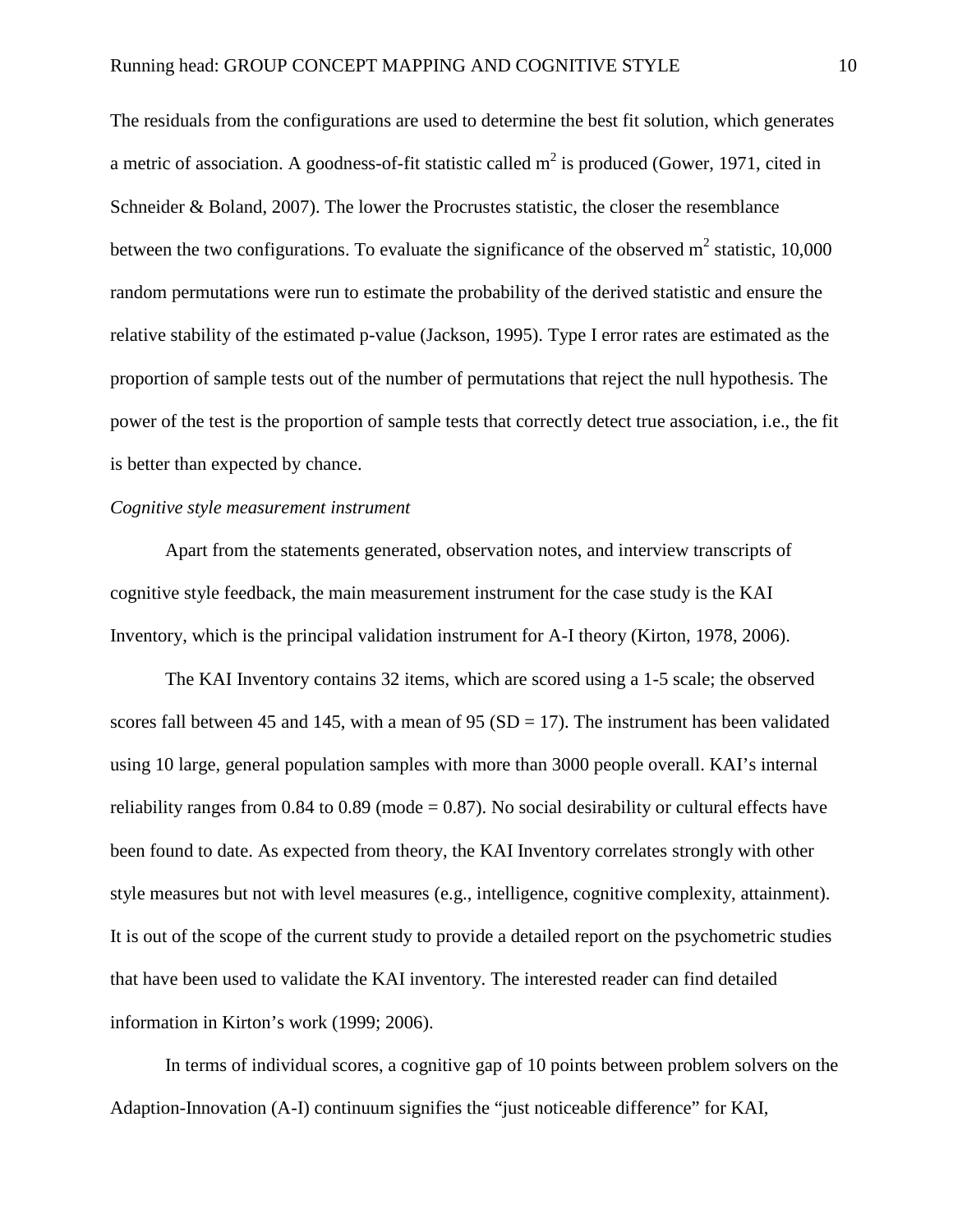irrespective of where the two individuals fall on the scale – i.e., between a more innovative person and a more adaptive person or between two people on the same side of the mean. Larger cognitive gaps are notable for multiple reasons: 20-point gaps indicate "clear noticeable differences" between individuals, while gaps of 30-40 points (or more) could be a source of conflict and require particular care (Kirton, 1999, p. 18; p. 84).

In the next section, we briefly describe a case study, within the framework of which we provide some evidence with regard to the assumptions stated earlier.

#### *An expert view on musical improvisation expertise. A case study*

The case study was aimed at identifying and prioritizing the knowledge, skills and attitudes of an expert musical improviser. The results of the study were to inform the design of training in improvisation (for more details, see Wopereis et al., 2013). The GCM procedure included the general phases as described by Trochim and McLinden (this issue) with face-to-face idea generation and manual card sorting and rating. Twenty minutes of the face-to-face meetings were devoted to filling out the KAI Inventory. The administration of KAI served two purposes: (a) as a means of capturing the effect of cognitive style on idea generation and structuring; and (b) as an incentive for participation (every participant received individual feedback based on his or her KAI score).

## *Study participants*

A total of 26 musical experts from the Netherlands took part in the study. The experts had more than 20 years of professional experience in performing and teaching, and about 20 years reviewing jazz and contemporary improvised music. The mean age of the experts was about 50 years. Sixteen experts contributed to the idea generation; 14 of them participated in the sorting and rating. All but one of the participants were men; 14 of the participants filled out the KAI.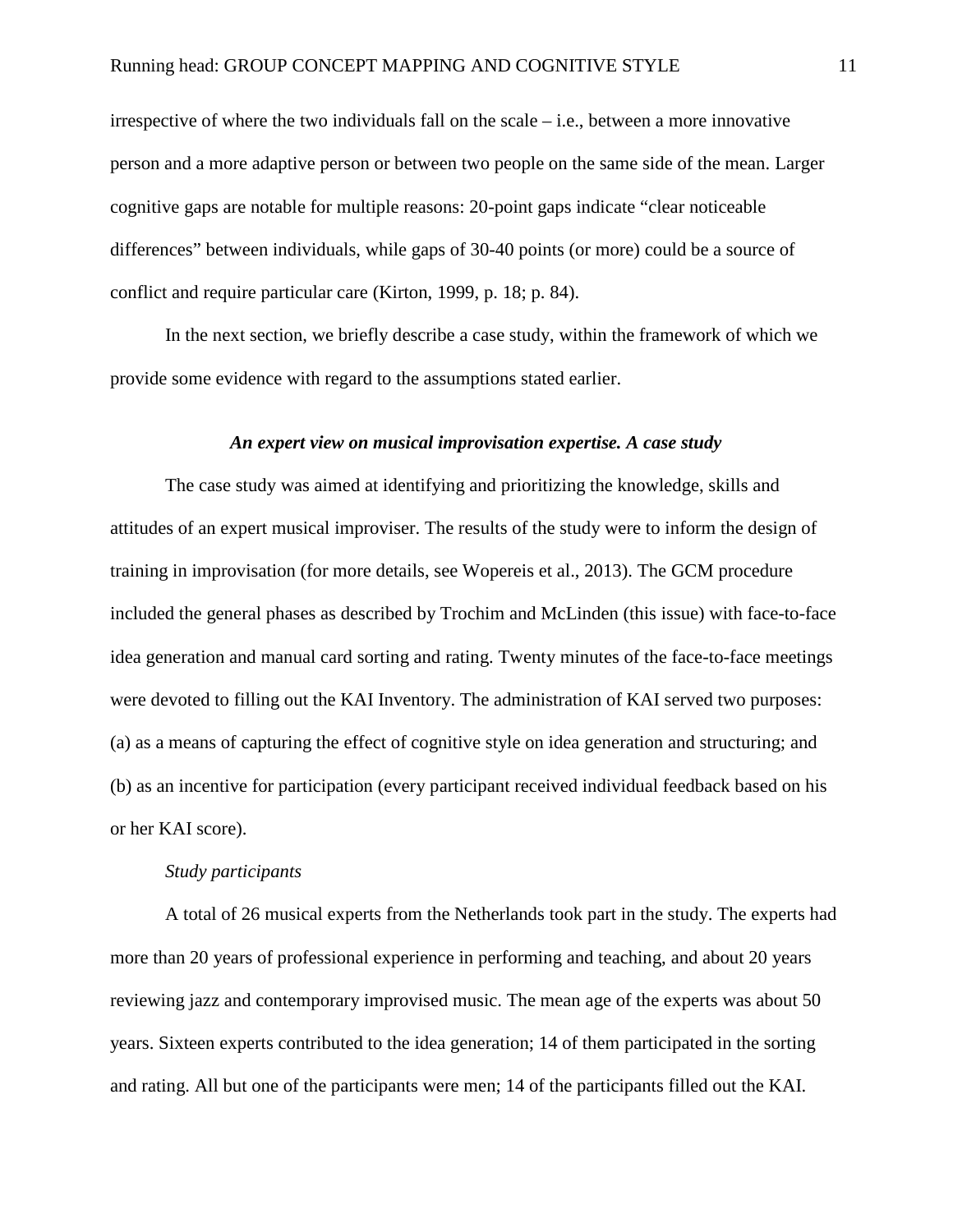Half of these 14 ( $n = 7$ ) had more innovative cognitive styles relative to the mean of the group (M  $= 108.5$ ; SD =10.2), while the other half had more adaptive styles relative to this mean.

The sixteen experts generated 191 statements in completing the following focus prompt: "A good improviser is someone who…" After data cleaning and editing, 169 ideas were left for sorting and rating. The stress index for this project was 0.34, which is in the accepted range as suggested by the literature (Kane & Trochim, 2007; Rosas & Kane, 2012; Trochim, 1989). *Results*

#### *Distribution of the KAI scores*

The KAI scores ranged from 88 (very adaptive style) to 125 (very innovative style) with a mean of  $M = 108.5$  (SD = 10.2). The gap between the most innovative and the most adaptive scores is almost 40 points.

# *Types of statements generated*

Some examples of statements generated by the more innovative participants are: '…who understands that not playing is also playing', ' . . . who is able to play nothing when he hears nothing', '... who dares taking risks and who is adventurous, but not reckless', '... who whether or not starting from existing material—creates new music that is both comprehensible and surprising, both reassuring and disturbing', '. . . who spontaneously thinks of and tells a coherent story','…who is not afraid of making mistakes', '. . . who dares to fall flat on his face','. . . who draws musical connections quickly', and '…who is not concerned with public expectation'.

Example statements generated by the more adaptive participants are: '…someone with musical mastery', '. . . who makes use of the possibilities of his instrument', '. . . with a passion for music', '... someone who is able to organize musical thoughts, ideas on the spot, '... someone who brings order to chaos', '...with a highly developed sense of rhythm','... who always puts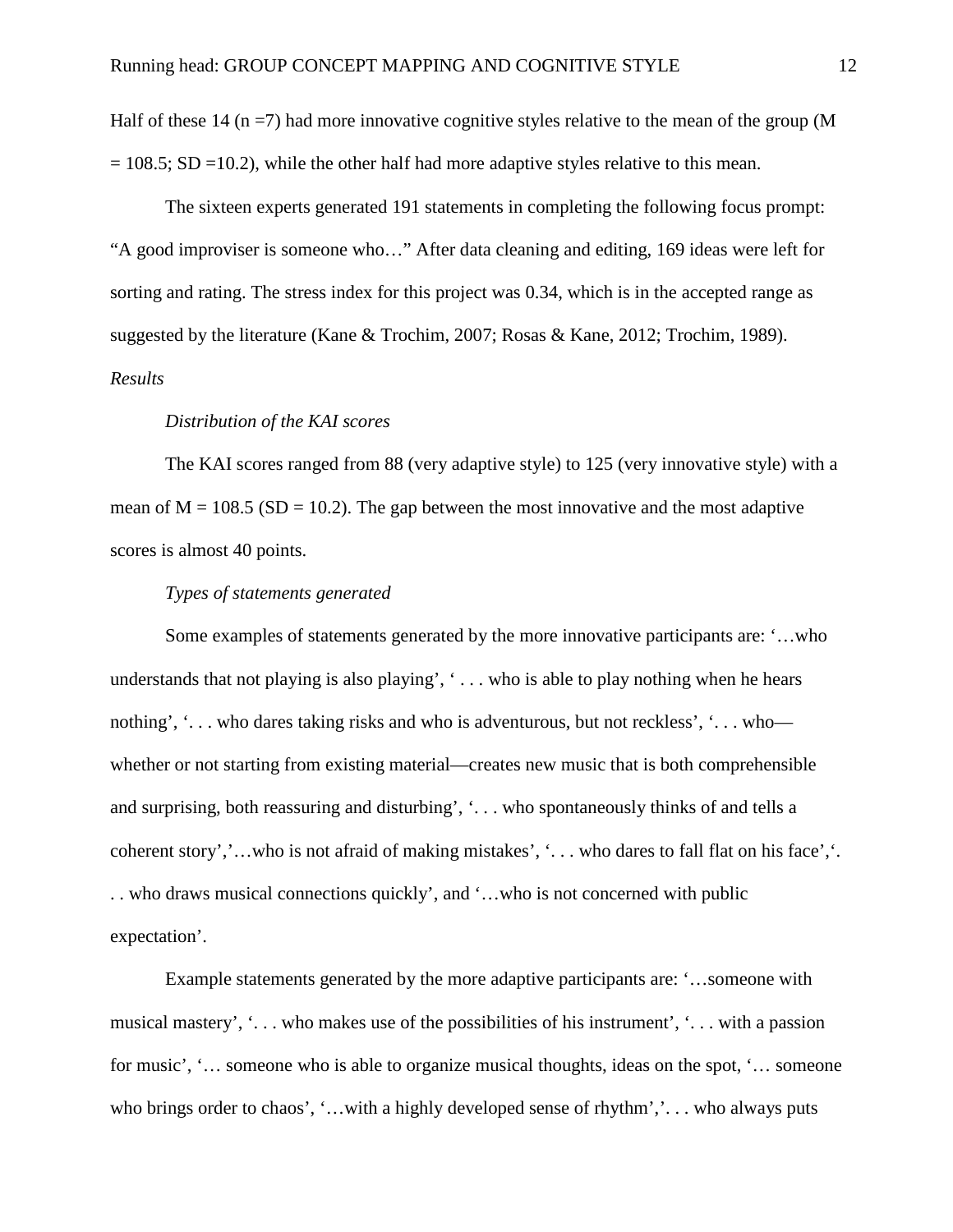the music first, not his ego', '…who does not consider frameworks limiting, but uses/misuses them for new forms and thoughts', and '... who has very good ears and listens with them'.

These examples show that the more innovative and the more adaptive see improvisation in different ways. The key words for the more adaptive relate to mastery of the instrument, passion for music, order, organization, sense of rhythm, and using a framework. The key words used by the more innovative relate to taking risks, not being afraid of making mistakes, creating new music, spontaneous, telling a story with the music, and drawing inspiration from different kinds of music. These descriptions of more innovative and more adaptive preferences for performing musical improvisation are in line with Adaption-Innovation (A-I) theory and confirm our assumption about the type of statements generated.

#### *Resemblance of maps' structural representations*

For this case study, the MDS analysis of the sorting data resulted in 2-dimensional maps with stress values of 0.29 for Adaptors and 0.37 for Innovators (see Figure 1).

#### \*\*\*\*INSERT FIGURE 1 ABOUT HERE\*\*\*\*

The stress value of the Adaptors' map was within the accepted range, and the stress value for the Innovators was slightly above the range found in previous meta-analytic studies of concept mapping (Rosas & Kane, 2012; Trochim, 1993). The configural similarity correlation between sort and distance matrices for Adaptors was  $0.68$  ( $p < 0.001$ ) and  $0.49$  ( $p < 0.001$ ) for Innovators, respectively. Both were within the range found in studies of similarly constructed concept maps (Rosas & Kane; Trochim), but they differed  $(z = 2.89; p = .0019$  following Fisher's r-to-z transformation). The Adaptors' configural similarity correlation was near the upper end of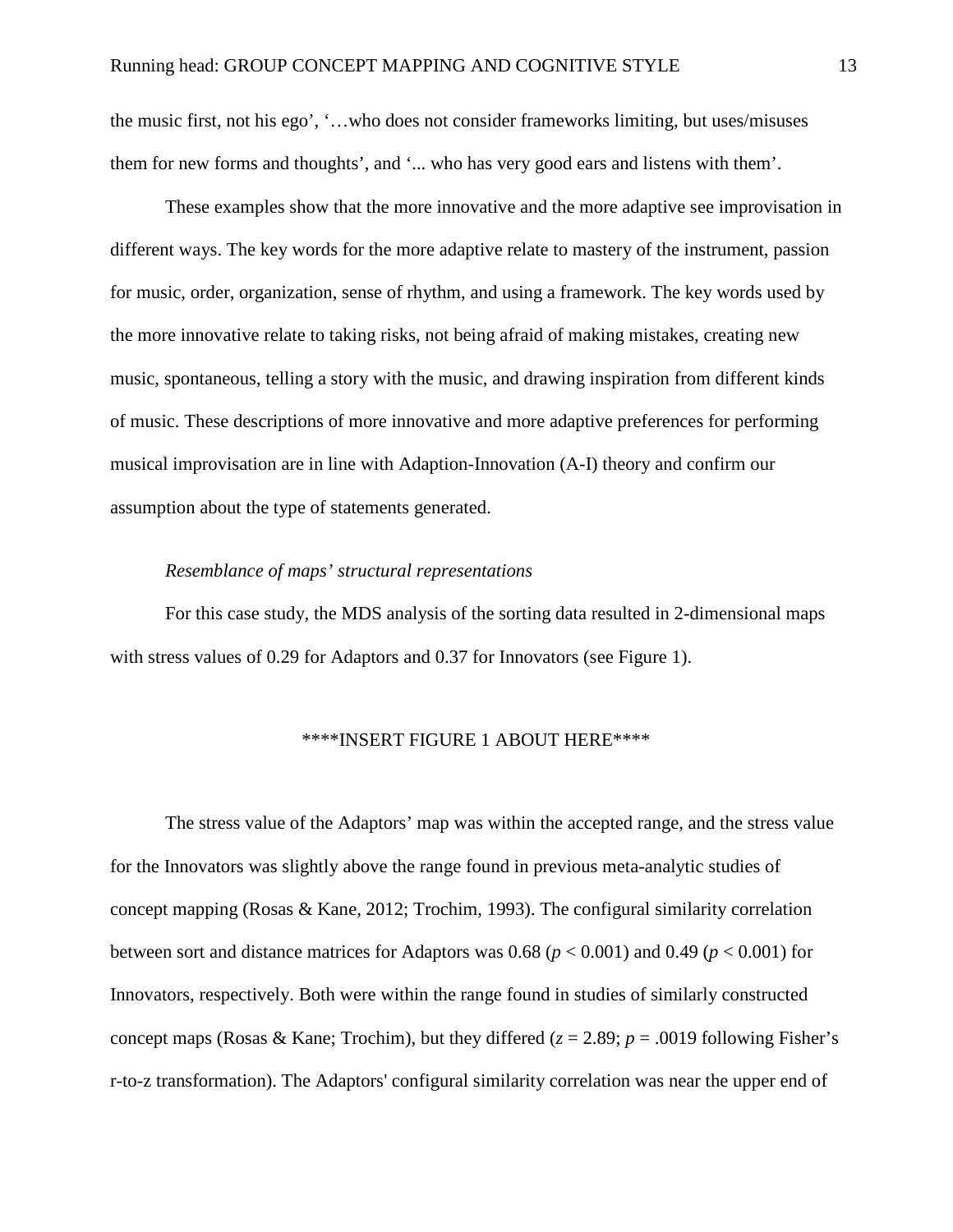the range (relatively stronger relationship between sort and distance data), whereas the Innovators' configural similarity correlation was near the lower end of the range (relatively weaker relationship between sort and distance data). The correlation between the raw sorting data (total similarity matrices) of Adaptors and Innovators was  $0.53$  ( $p < 0.001$ ). The spatial arrangement of the Adaptors' map configuration showed slight similarity to the configuration of the Innovators. The match of the two data configurations was greater than expected due to chance  $(m^2 = 0.94; p < 0.001)$ . Thus, a highly significant concordance between the multivariate data sets was detected, and the two matrices showed a *slight non-random resemblance* (Schneider & Boland, 2007). Given that  $m^2 = 1 - r^2$ , we solved for r (0.94 = 1–0.06) and found *r* to be 0.24. We then compared the magnitude of agreement for the sorting arrangement ( $r = 0.53$ ;  $n = 14,197$ ) and the magnitude of the spatial arrangement ( $r = 0.24$ ;  $n = 169$ ) and found that they differed ( $z =$ 3.27, *p* = .0005, following Fisher's *r*-to-*z* transformation). These results confirm our expectations for a low resemblance between the different cognitive styles' map configurations.

#### *Pattern match correlation*

The pattern match indicates high Pearson product-moment correlation between the more adaptive and the more innovative participants  $(r = .76)$ , which contradicts our initial assumption (see Figure 2).

# \*\*\*\*INSERT FIGURE 2 ABOUT HERE\*\*\*\*

#### **Discussion and conclusions**

The results from the case study are in line with KAI findings about cognitive style differences in participants' idea generation (Kirton, 2006; Jablokow & Booth, 2006) and map structural representations.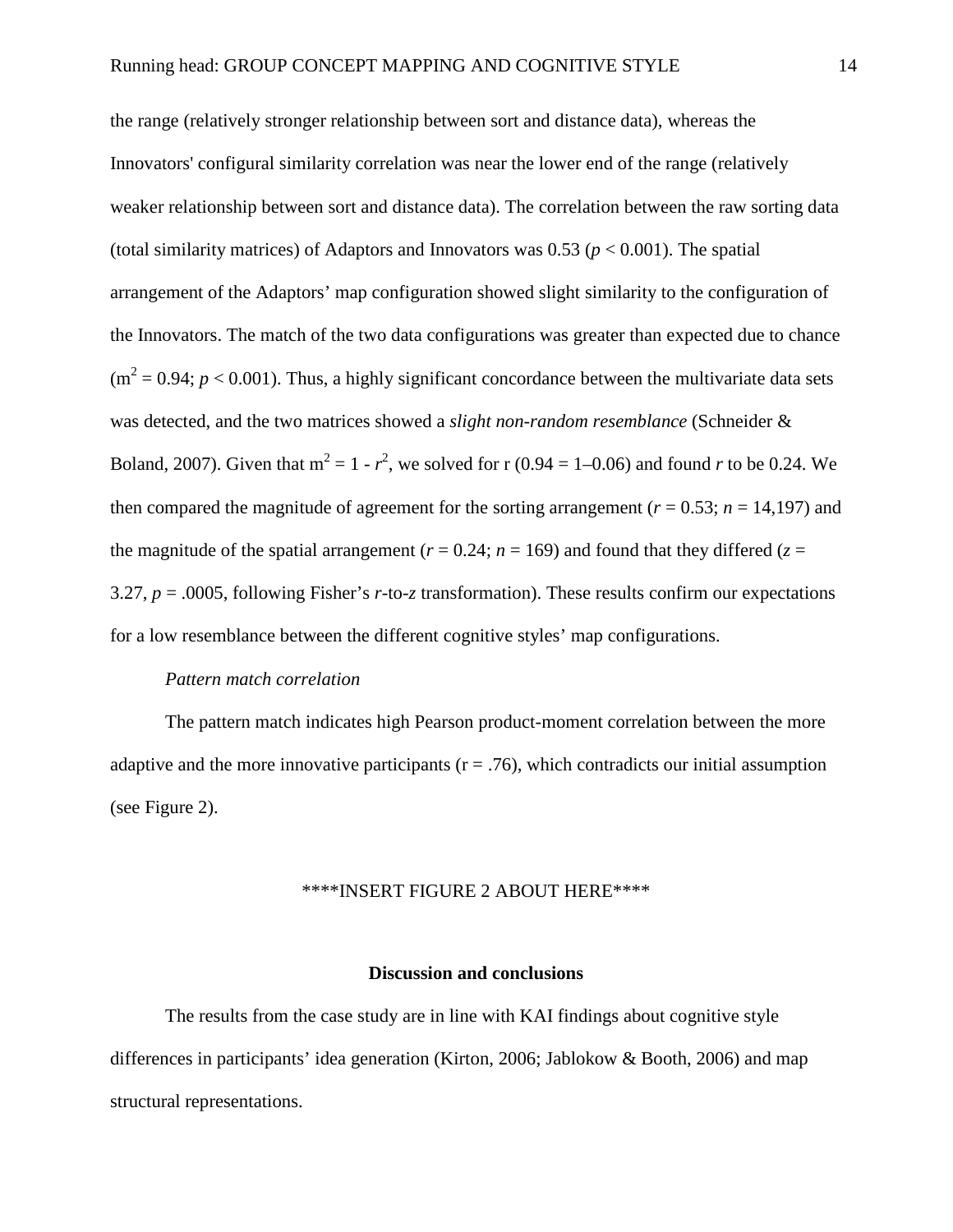The idea generation phase of the GCM process is quite similar to any other idea generation activity, which makes the prediction of the preferred idea generation behaviour of more innovative and more adaptive individuals quite accurate. As a rule, the more innovative reflect more tangential problem solving or decision making perspectives than the more adaptive. In contrast, the more adaptive generate ideas with a more focused perspective but those ideas are more sound and practical. The more adaptive prefer to problem solve and make decisions from within a well-established and consensually agreed structure (e.g., theory or policy), whereas the more innovative prefer to work on the edges of a structure or to combine different structures. This was clearly evidenced by the types of statements generated by more innovative and more adaptive participants.

Quantitatively, we found consistency in the within-group relationship between the sort data and the distance data among items on the maps. There was a strong correspondence for the more adaptive participants; that is, we found a lower stress value and higher configural similarity in our examination of their sort and distance data. Greater variability was found in the relationship between sort and distance data for the more innovative participants, where we observed higher stress and lower configural similarity. There was a low similarity in the map configurations of the different cognitive styles.

The outcomes concerning correlations between different cognitive styles as represented by the pattern match do not support our assumption for a low correlation between the cognitive styles. One possible explanation would be that the rating data are actually measuring level rather than style constructs. That is, even when the participants face 'not preferred' statements, they still rate them high on importance.

A-I theory states that simply being aware of differences in cognitive style is immediately helpful for managing diversity in groups. In addition, "bridgers" (in A-I terms – i.e., team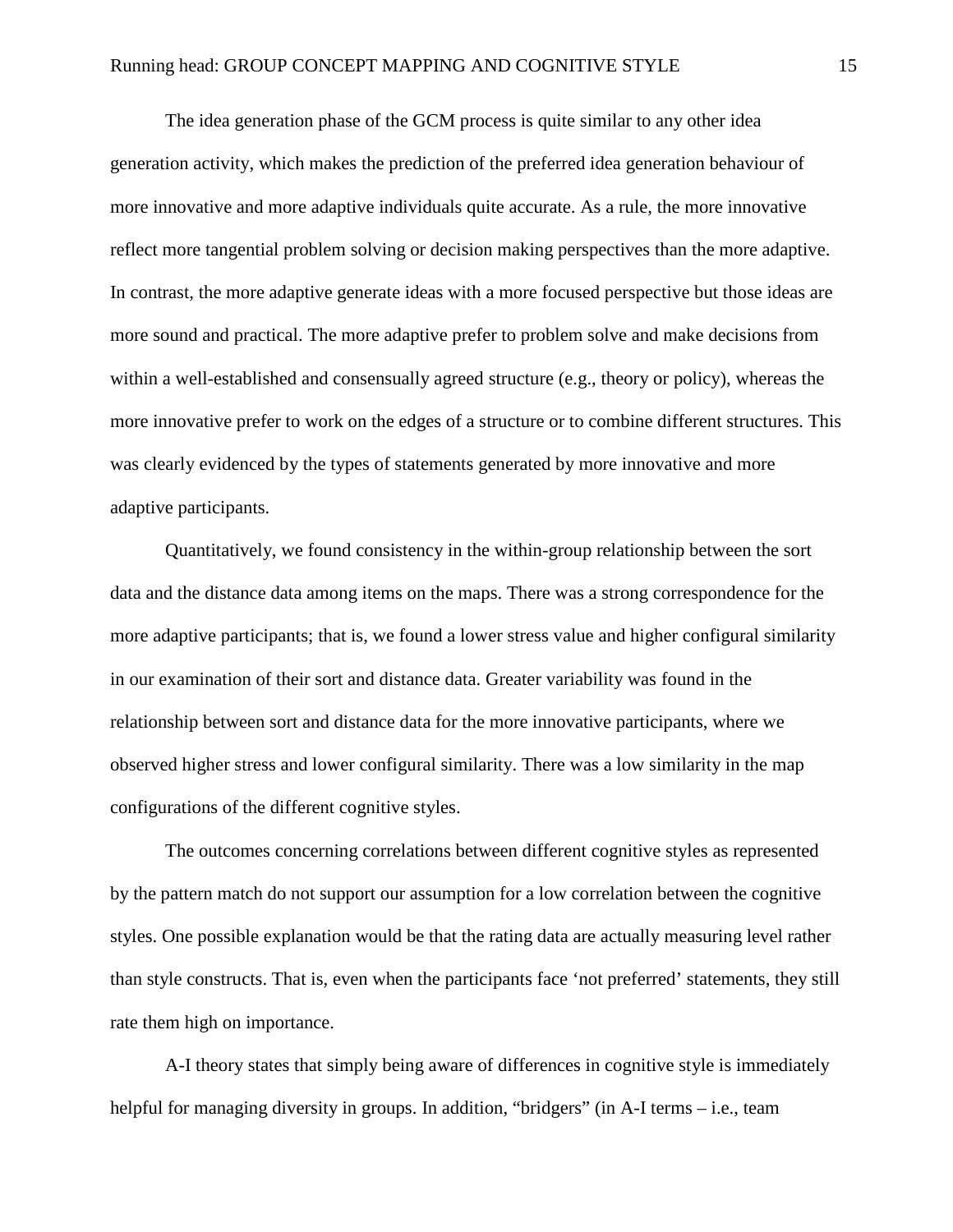members with intermediate scores relative to the current team profile) could help in managing the cognitive gaps in groups, provided these team members are motivated to do so and have the skills required. GCM contributes to managing cognitive diversity in groups by showing in an objective way not only how team members are different (individual cognitive style maps), but also by showing how cognitive styles can be complementary to each other. Given similar levels of expertise, the degree of resemblance of map configurations could be an indication for an array of cognitive styles. The idea of looking at the maps of more adaptive and more innovative participants is not only to show differences between the cognitive styles, but mostly to get insights into constructing a better understanding of their consolidated map. The concept map that integrates the input from more adaptive and more innovative participants is a common cognitive artefact of both cognitive style groups. It demonstrates how different styles can be mutually beneficial to each other, reflecting a richer cognitive reality.

Concept maps are external representations of cognitive structures and processes involved in problem solving and decision making (Stoyanov & Kommers, 2006). In the classical concept mapping paradigm, these are the mental models of an individual, who constructs the concept map her/himself in a subjective way. A classical concept map created by a group of people portrays the group's thinking, yet it is done in a subjective way as well, and the team's shared vision could be jeopardised if there are huge gaps among the cognitive styles of the participants. Group concept mapping depicts, in an objective way, the shared (distributed) cognition of the group involved in the process.

In our observations, we found that cognitive style can be used to predict the behaviour of not only participants but also of facilitators of the GCM process, specifically in idea synthesis, selection of the number of clusters, and interpretation of the data. This is a topic for further exploration.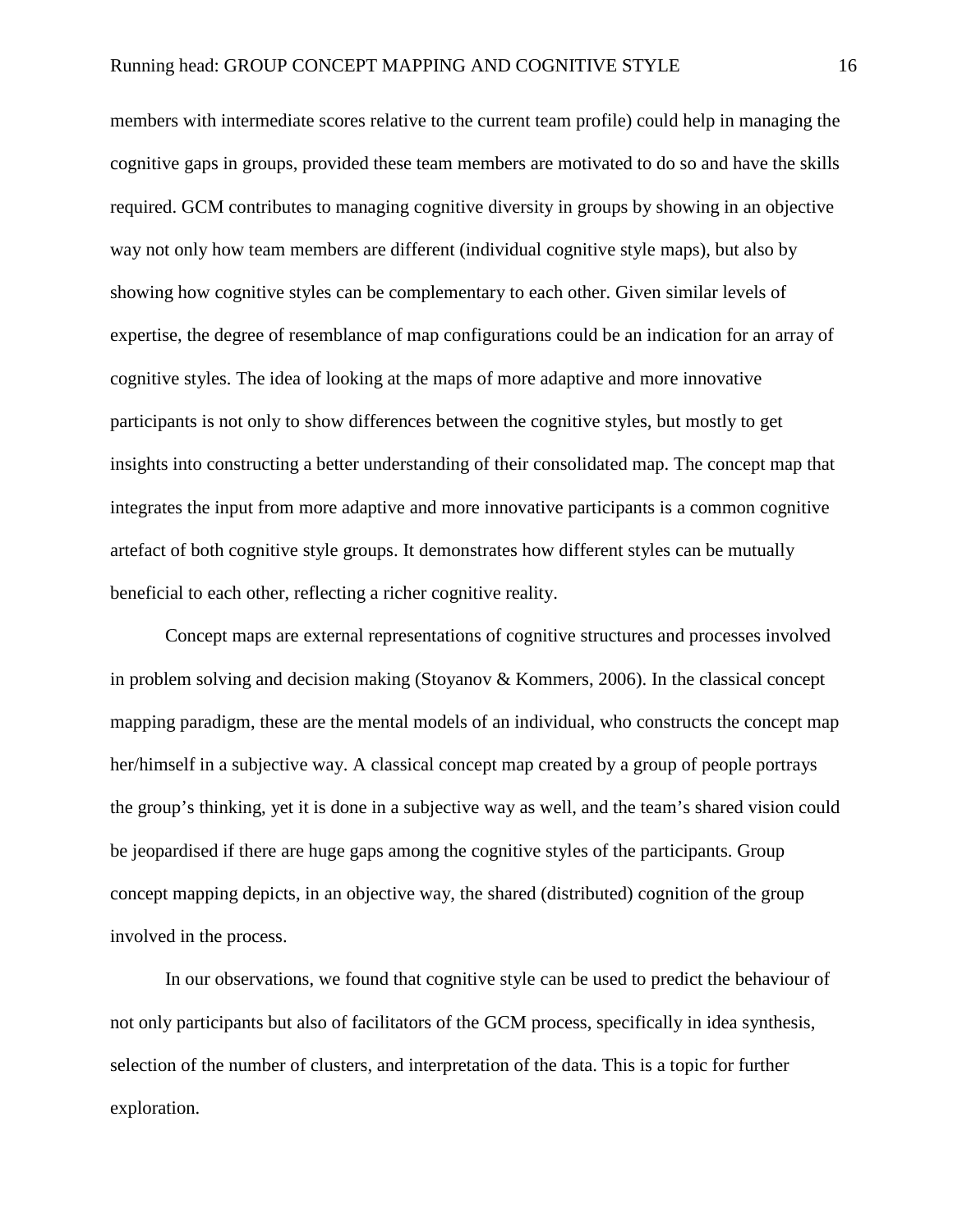The reader may get the impression that the current paper discusses cognitive style mainly as a predictor of the group concept mapping outcomes. However, we would like to emphasize that a group concept map can disclose differences among the cognitive styles of the participants. A map configuration, widely dispersed could suggest that there is a gap between cognitive styles. In addition, managing diversity in a group through the concept map as a common cognitive artefact is at least as effective as the awareness of differences in cognitive style. We believe that the research on GCM could contribute not only to the cognitive style theoretical framework (KAI theory in particular), but also to a more fundamental discussion on the relationship between individual and shared (distributed) cognition (Salomon, 1997; Stahl, 2006, Van den Bossche, Gijselaers, Segers, Woltjer, & Kirschner, 2011). Our understanding is that it is not an either-or distinction. GCM is a demonstration not only of the existence of both – individual and distributed cognition – but it is also an illustration of their close relationship.

Although this study tried to outline roughly the contour of a hypothetical framework that would guide the research on and practice of cognitive style in the GCM process, the propositions made should be considered with caution. They were based on only one case study, and the sample was rather small and skewed in terms of the KAI scores. Although these limitations were present here, there were some indications that cognitive style plays an important role in the GCM process. These observations should encourage further exploration of the subject, perhaps utilizing new types of analysis, such as functional network analysis (Goldman & Kane, 2014), social network analysis (McLinden, 2013) and strategic consensus maps (Tarakci, Ates, Porck, van Knippenberg Groenen, & de Haas, 2013).

#### **References**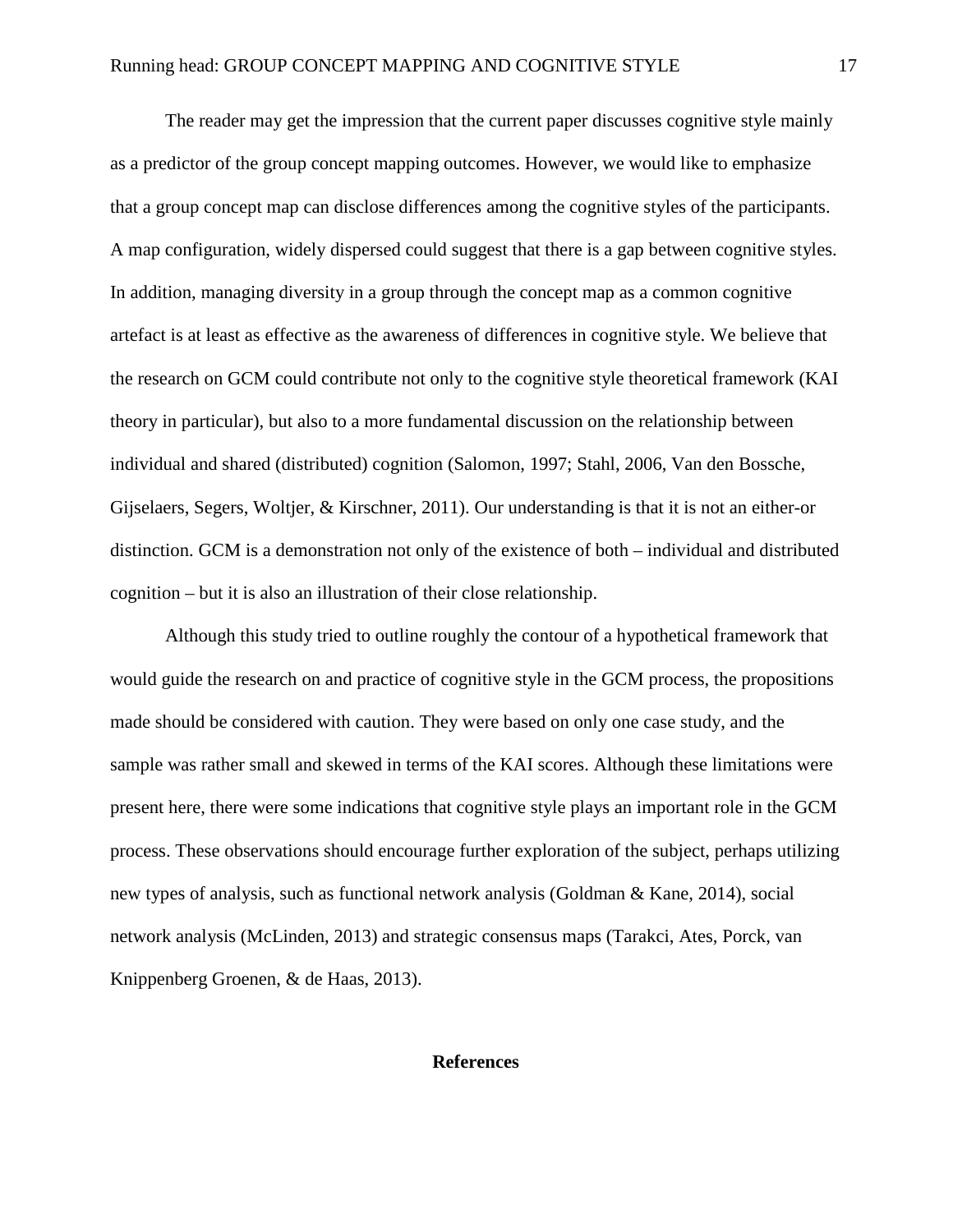- Armstrong, S. J., Peterson, E. R., & Rayner, S. G. (2011). Understanding and defining cognitive style and learning style: A Delphi study in the context of educational psychology. *Educational Studies*, *38*, 449-455. doi:10.1080/03055698.2011.643110
- Armstrong, S. J., Cools, E., & Sadler-Smith, E. (2012). Role of cognitive styles in business and management: Reviewing 40 years of research. *International Journal of Management Reviews*, 14, 238-262. doi:10.1111/j.1468-2370.2011.00315.x
- *Concept System Core* (Version 4.0.175) [Computer Software]. Ithaca, NY: Concept Systems, Inc., 2014. Available from www.conceptsystems.com.
- Das, J. (1988). Implications for school learning. In R. Schmeck (Ed.), *Learning strategies and learning styles* (pp.101-129). New York, NY: Plenum.
- Franco, L. A., Meadows, M., & Armstrong, S. J. (2013). Exploring individual differences in scenario planning workshops: A cognitive style framework. *Technological Forecasting & Social Change*, *80*, 723-734. doi:10.1016/j.techfore.2012.02.008
- Goldman, A. W., & Kane, M. (2014). Concept mapping and network analysis: An analytic approach to measure ties among constructs. *Evaluation and Program Planning*, *47*, 9-17. doi:10.1016/j.evalprogplan.2014.06.005
- Gower, J. C. (1971). Statistical methods for comparing different multivariate analyses of the same data. In J. R. Hodson, D. G. Kendall & P. Tautu (Eds.), *Mathematics in the Archaeological and Historical Sciences* (pp. 138-149). Edinburgh: Edinburgh University Press.
- Hambrick, D. C., Cho, Th. S., & Chen, M. J. (1996). The influence of top management team heterogeneity on firms' competitive moves. *Administrative Science Quarterly, 41*, 659- 684. doi:10.2307/2393871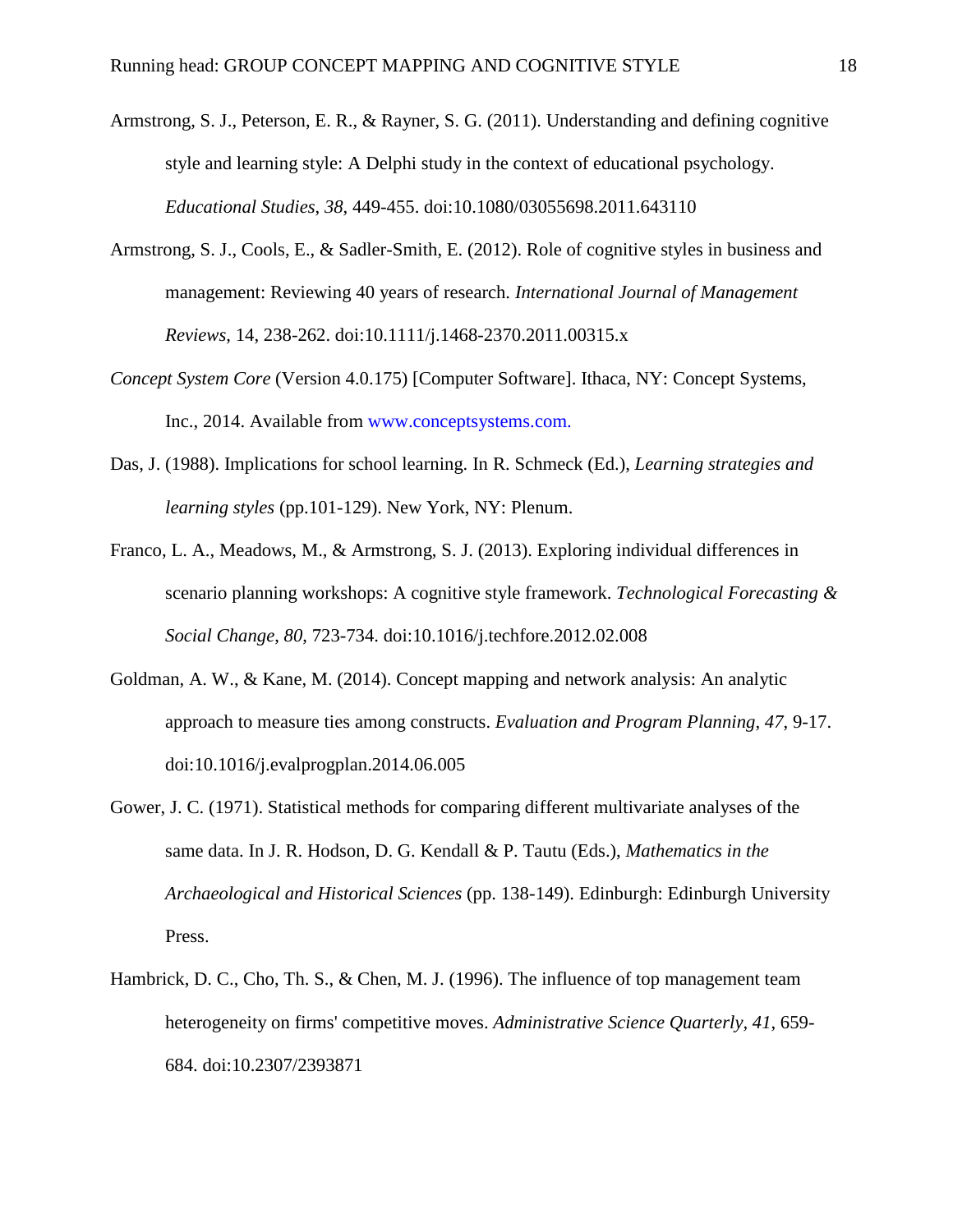- Hammarlund, K., S., Nilsson, M., H., Idvall, M., Scott, R., & Hagell, P. (2014). Conceptualizing and prioritizing clinical trial outcomes from the perspectives of people with Parkinson's disease versus health care professionals: a concept mapping study. *Quality of Life Research*, 23, 1687-1700. doi:10.1007/s11136-013-0614-3
- Hudson, L. (1968). *Frames of mind: ability perception and self-perception in the arts and sciences*. London: Methuen.

*IBM SPSS* (Version 20) [Computer Software]. Armonk, NY: IBM Corp., 2011.

- Jablokow, K. W., & Booth, D. E. (2006). The impact and management of cognitive gap in high performance product development organizations. *Journal of Engineering and Technology Management*, *23*, 313-336. doi:10.1016/j.jengtecman.2006.08.003
- Jackson, D. A. (1995). PROTEST: A PROcrustean randomization TEST of community environment concordance. *Ecoscience*, 2(3), 297-303. doi:10.1080/11956860.1995.11682297

- Jehn, K., A., Northcraft, G., B., & Neale, M., A. (1999). Why differences make a difference: A field study of diversity, conflict, and performance in workgroups. *Administrative Science Quarterly*, *44*, 741-763. doi:10.2307/2667054
- Jonassen, D.H., & Grabowski, B.L. (1993). Handbook of individual differences, learning and instruction. Hillsdale, NJ: Lawrence Erlbaum.
- Kagan, J. (1966). Reflection-impulsivity: The generality and dynamics of conceptual tempo. *Journal of Abnormal Psychology*, *71*, 17-24. doi:10.1037/h0022886
- Kirton, M. J. (1978). Field dependence and adaption-innovation theories. *Perceptual and Motor Skills, 47*, 1239-1245. doi:10.2466/pms.1978.47.3f.1239

Jackson, D. A. (2015). PROTEST [Software]. Available from http://jackson.eeb.utoronto.ca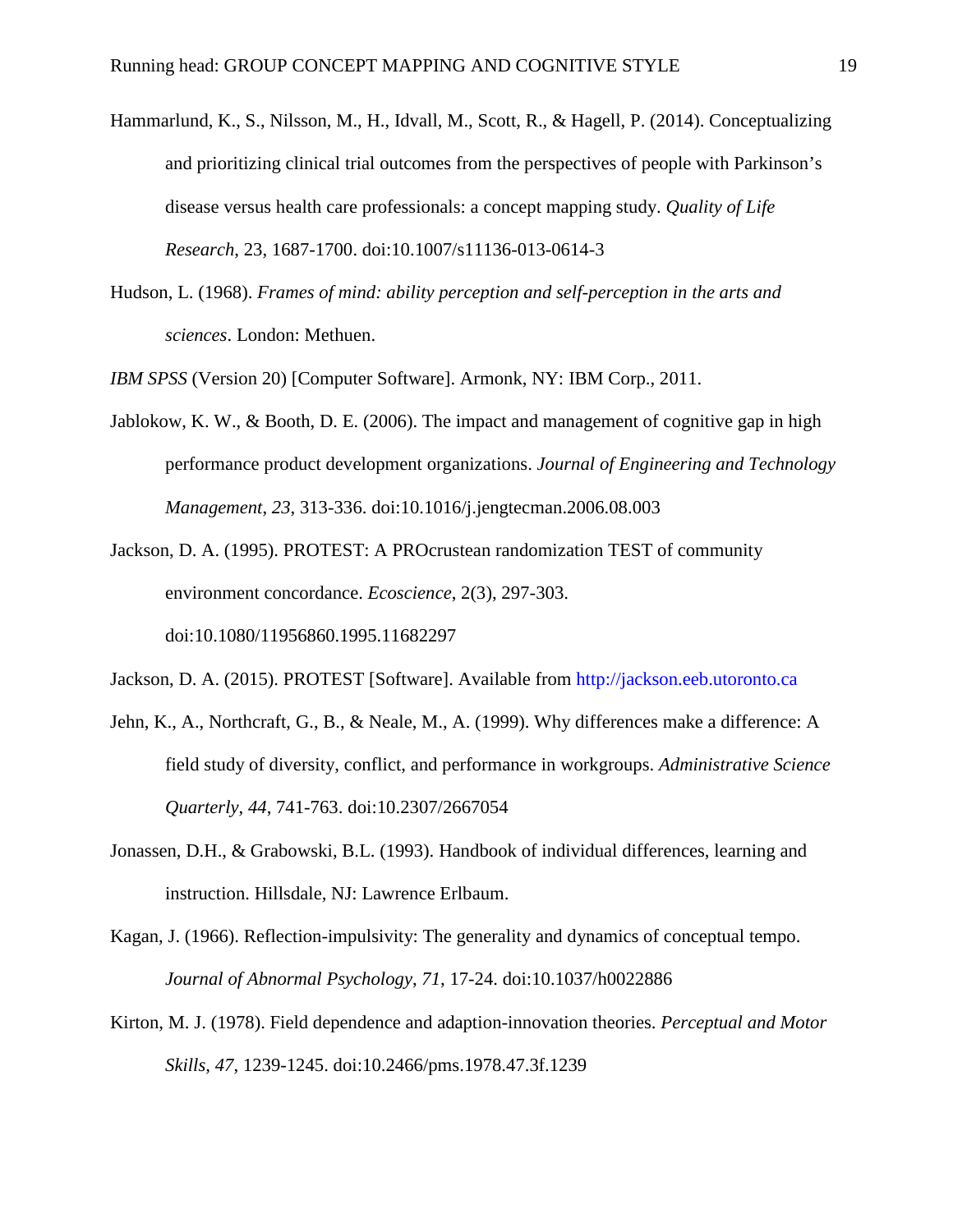- Kirton, M. J. (1999). *Kirton Adaption-Innovation Inventory*. Manual (3rd edition). Berkhamsted, UK: Occupational Research Centre.
- Kirton, M. J. (2006). *Adaption—Innovation in the context of diversity and change*. London: Routledge.
- Mantel, N. (1967). A technique of disease clustering and a generalized regression approach. *Cancer Research, 27*, 209-220.
- McLinden, D. (2013). Concept maps as network data: Analysis of a concept map using the methods of social network analysis. *Evaluation and Program Planning*, *36*, 40-48. doi:10.1016/j.evalprogplan.2012.05.001
- Miller, C. C., Burke, L. M., & Glick, W. H. (1998). Cognitive diversity among upper-echelon executives: implications for strategic decision process. *Strategic Management Journal*, *19*, 39–58. doi:10.1002/(SICI)1097-0266(199801)19:1<39::AID-SMJ932>3.0.CO;2-A
- Myers, I. B., & McCaulley, M. H. (1985). *A Guide to the development and use of the Myers-Briggs Type Indicator*. Manual. Palo Alto, CA: Consulting Psychologists Press.
- Myers, I. B., & Myers, P. B. (1995). *Gifts differing: Understanding personality type*. Palo Alto, CA: Davies-Black Publishing.
- Pask, G., & Scott, B. (1972). Learning strategies and individual competence. *International Journal of Man-Machine Studies,* 4*, 217-253.* doi:10.1016/S0020-7373(72)80004-X
- Peres-Neto, P. R., & Jackson, D. A. (2001). How well do multivariate data sets match? The advantages of a Procrustean superimposition approach over the Mantel test. *Oecologia*, 129, 169-178. doi: 10.1007/s004420100720
- Rayner, S., & Riding, R. (1997). Towards a categorization of cognitive styles and learning styles. *Educational Psychology, 17,* 5-27. doi:10.1080/0144341970170101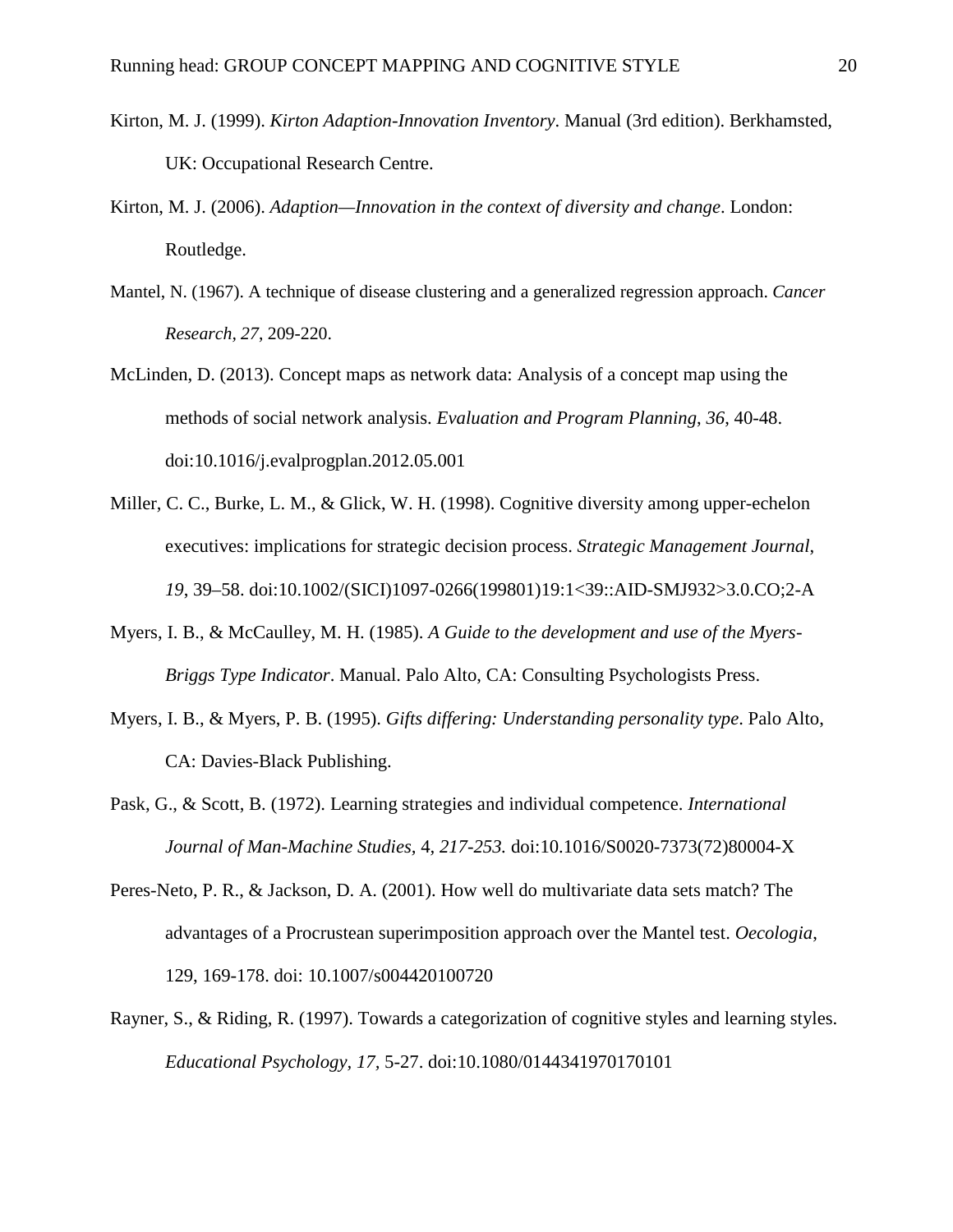- Riding, R., & Buckle, C. (1990). *Learning styles and training performance.* Sheffield, UK: Training Agency.
- Riding, R., & Cheema, I. (1991). Cognitive styles: An overview and integration. *Educational Psychology, 11*, 193-216. doi:10.1080/0144341910110301
- Rosas, S. R., & Kane, M. (2012). Quality and rigor of the concept mapping methodology: a pooled study analysis. *Evaluation and Program Planning*, *35*, 236-245 doi:10.1016/j.evalprogplan.2011.10.003

Salomon, G. (Ed.).(1997). *Distributed cognition*. Cambridge, UK: Cambridge University Press.

- Schilpzand, M. C., & Martins, L. L. (2010). Cognitive diversity and team performance: The roles of team mental models and information processing. *Academy of Management Proceedings, 1*, 1-6. doi:10.5465/AMBPP.2010.54484962
- Schneider, J. W., & Borlund, P. (2007). Matrix comparison, part 2: Measuring the resemblance between proximity measures or ordination results by use of the Mantel and Procrustes statistics. *Journal of the American Society for Information Science and Technology*, 58(11), 1596-1609. doi:10.1002/asi.20642
- Stahl, G. (2006). *Group cognition*: Computer support for building collaborative knowledge. Cambridge, MA: MIT Press.
- Stoyanov, S., & Kommers, P. (2006). WWW-intensive concept mapping for metacognition in solving ill-structured problems. *International Journal of Continuing Engineering Education and Lifelong Learning,* 16,3/4, 297-316. doi:10.1504/IJCEELL.2006.009205
- Tarakci, M., Ates, N. Y., Porck, J. P., van Knippenberg, D., Groenen, P. J. F., & de Haas, M. (2013). Strategic consensus mapping: A new method for testing and visualizing strategic consensus within and between teams. *Strategic Management Journal*, *35*, 1053-1069. doi:10.1002/smj.2151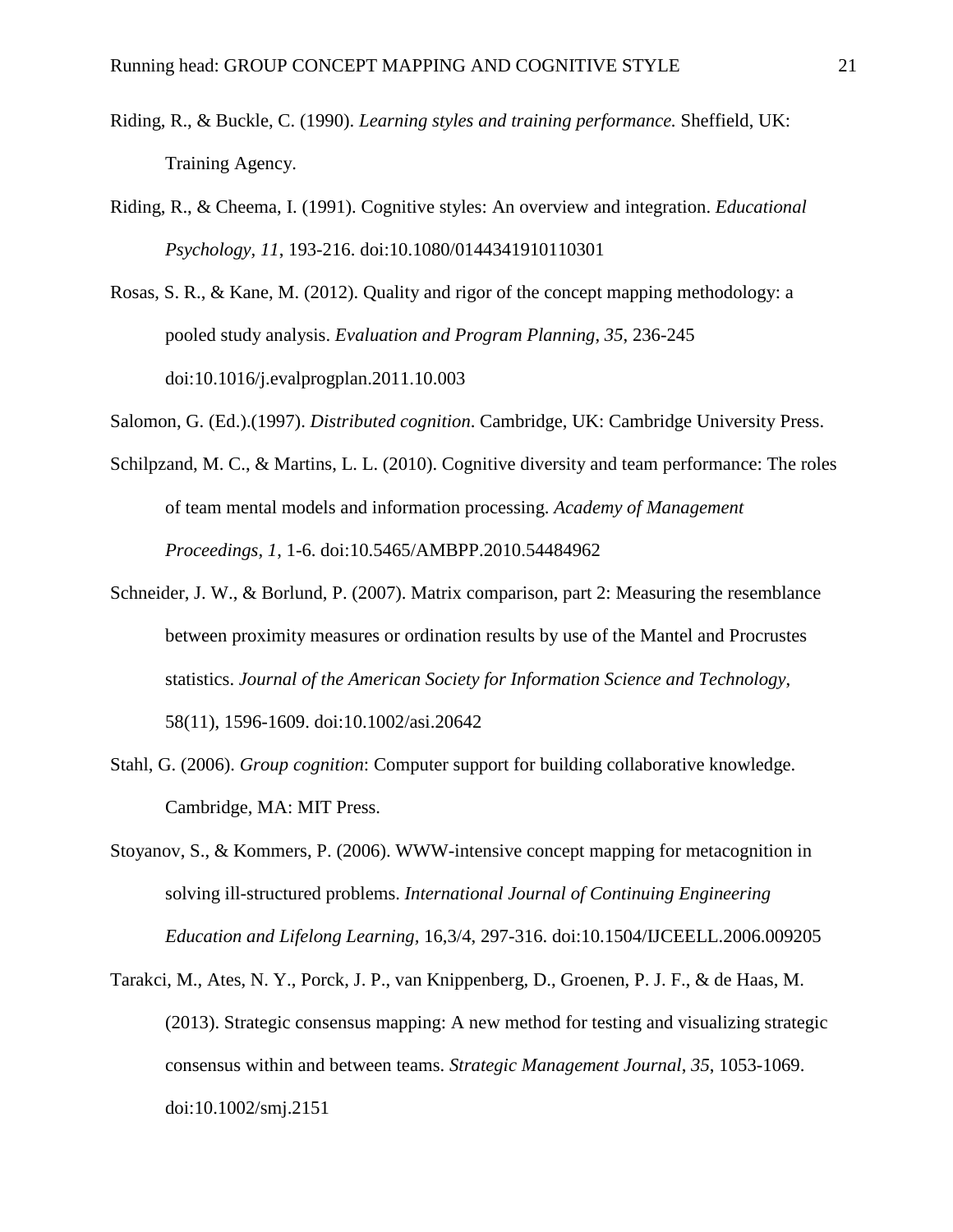- Trochim, W. M. K. (1989). An introduction to concept mapping for planning and evaluation. Evaluation and Program Planning 12, 1-16. doi:10.1016/0149-7189(89)90016-5
- Trochim, W. M. K. (1993). *The reliability of concept mapping*. Paper presented at the annual conference of the American Evaluation Association, Dallas, TX, November 6, 1993.
- Van den Bossche, P., Gijselaers, W., Segers, M., Woltjer, G., & Kirschner, P. (2011). Team learning: building shared mental models. *Instructional Science*, 39, 283-30. doi:10.1007/s11251-010-9128-3.
- Williams, K. Y. & O'Railly, Ch. A. (1998). Demography and diversity in organisations. A review of 40 years of research. In B. M. Staw & R. M. Sutton (Eds.), *Research in organizational behavior* (pp. 77-140). Greenwich, CT: JAI Press.
- Witkin, H., Dyk, R., Faterson, H., Goodenough, D., & Karp, C. (1962). *Psychological differentiation: Studies of development*. London: John Wiley and Sons.
- Wopereis, I. G. J. H., Stoyanov, S., Kirschner, P. A., & Van Merriënboer, J. J. G. (2013). What makes a good musical improviser? An expert view on improvisational expertise. *Psychomusicology: Music, Mind, and Brain*, *23*, 222-235. doi:10.1037/pmu0000021
- Yin, R. K. (1994). *Case study research*: *Design and methods* (2nd edition). London: SAGE.
- Zhang, L.-F., Sternberg, R.J., & Rayner, S. (Eds.). (2012). *Handbook of intellectual styles: Preferences in cognition, learning and thinking*. New York, NY: Springer.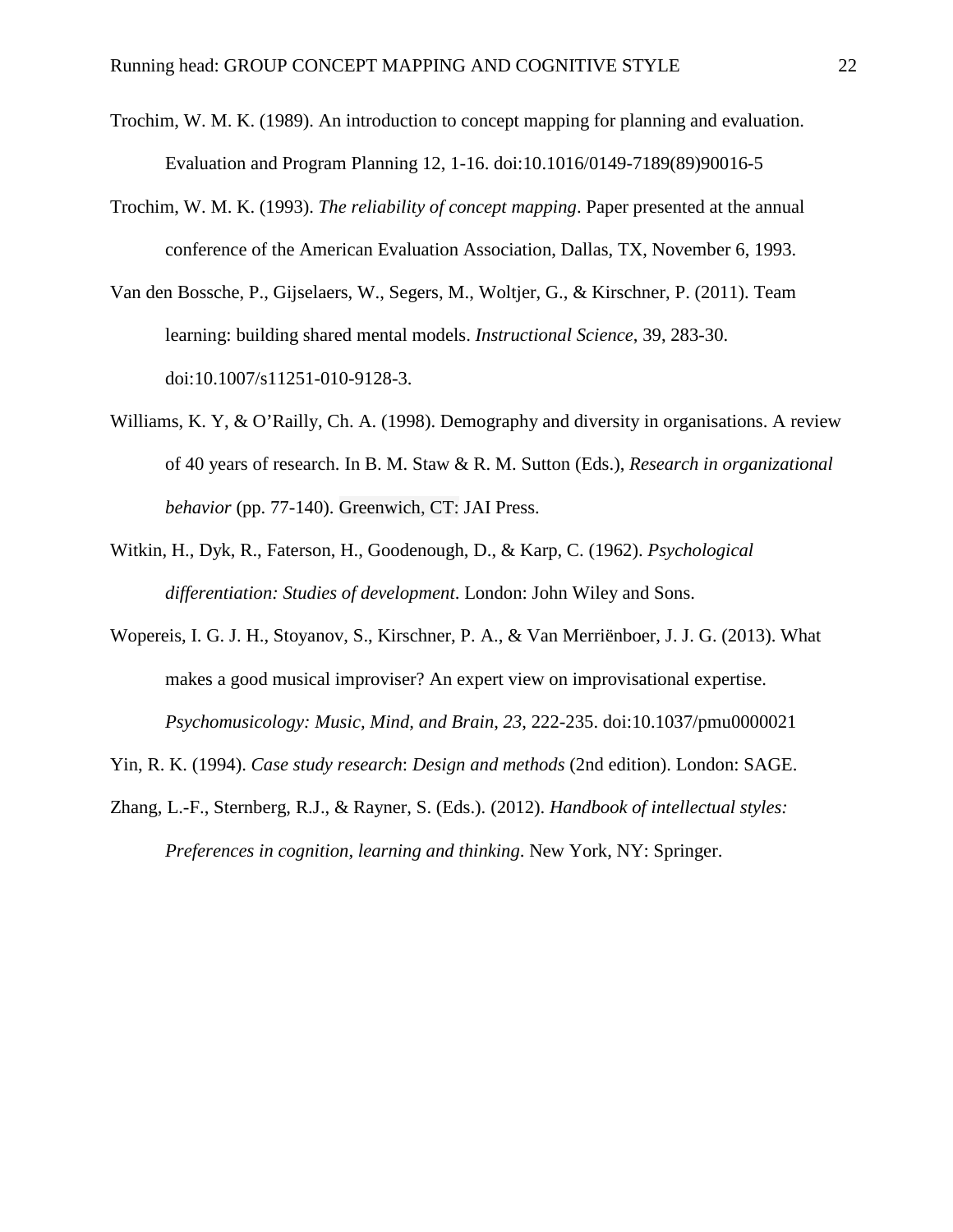Figure Captions

Figure 1. Point maps for more innovative and more adaptive participants

Figure 2. Pattern match: more innovative vs more adaptive participants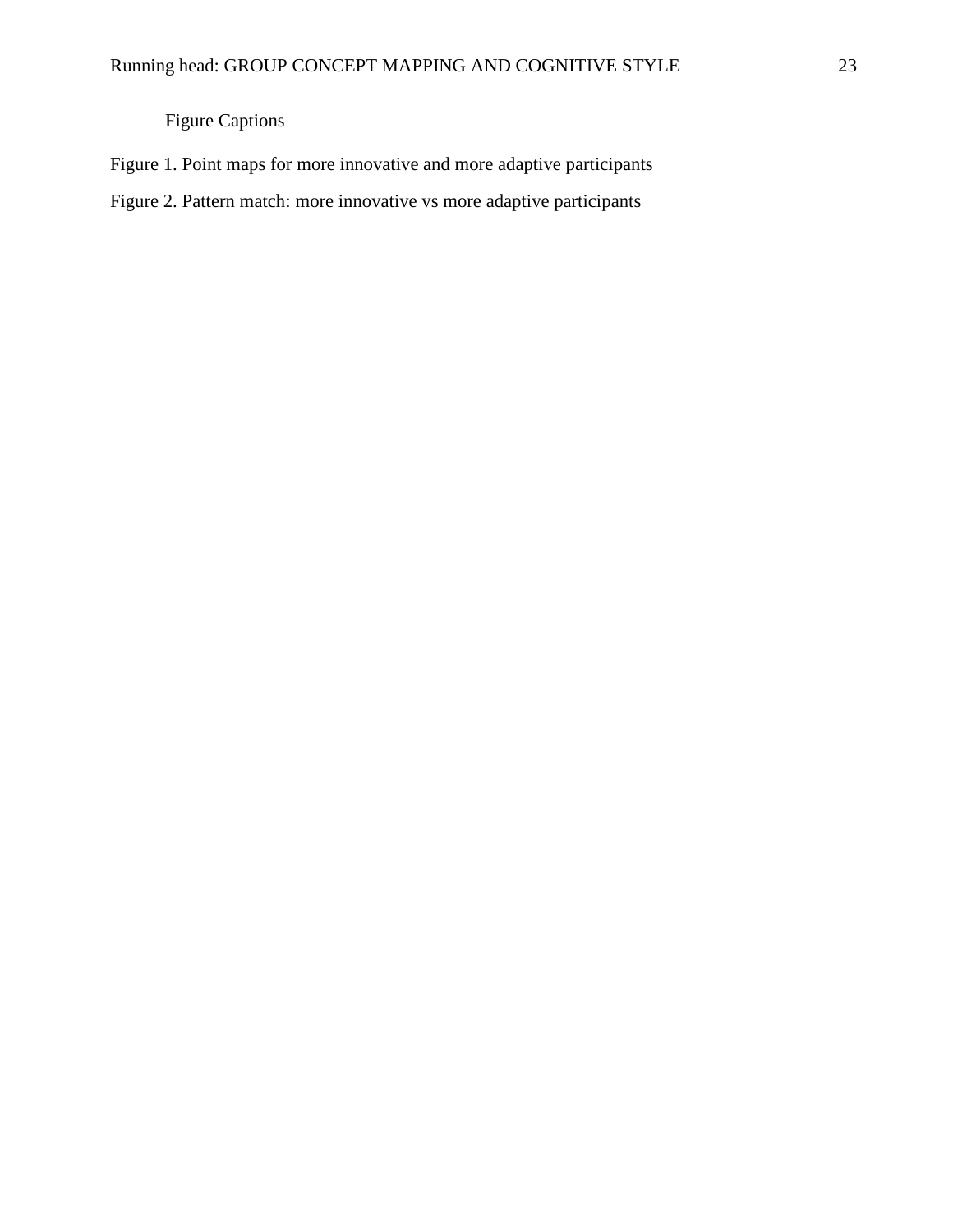

Figure 1. Point maps for more innovative and more adaptive participants